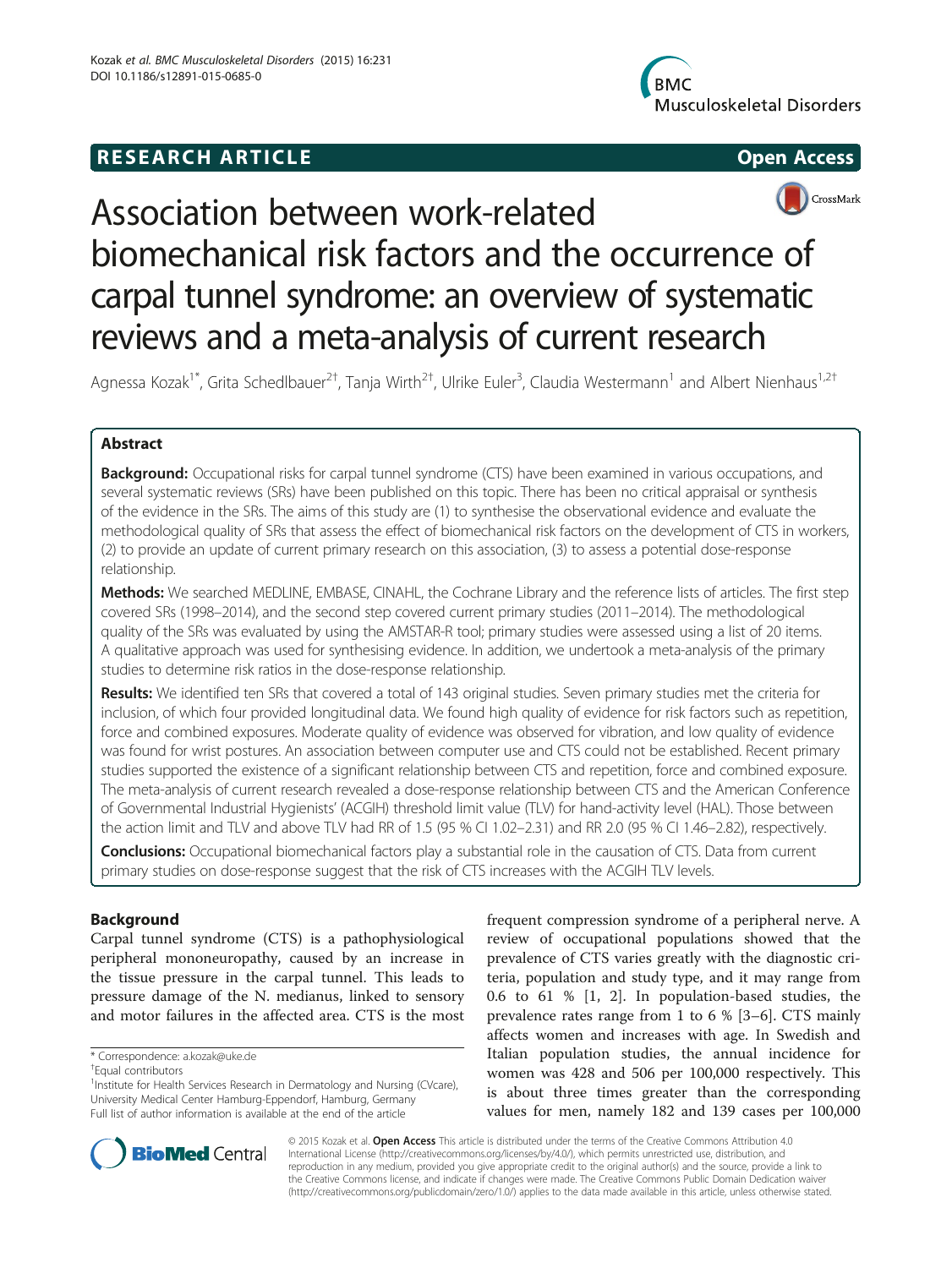respectively [[7, 8\]](#page-17-0). The causes of CTS may be local (e.g., cysts), regional (e.g., rheumatoid arthritis) or systemic (e.g., diabetes) [\[9\]](#page-17-0). There is increasing scientific evidence that development of CTS is promoted by highly repetitive manual tasks, involving awkward hand/wrist postures, with flexion and extension of the hands, forceful exertion or hand/arm vibration during work [\[1](#page-16-0), [10](#page-17-0)]. Some occupational groups are more exposed than others, due to the nature of their work. These are mostly occupations requiring the frequent use of hand-held vibratory tools and high levels of physical exposure, particularly during assembly work, food processing and packaging [[11](#page-17-0)]. As CTS is common in the general population and is multi-causal, it is legitimate to ask to what extent it is caused by occupational factors. This has been a controversial issue for many years [[12](#page-17-0)–[16](#page-17-0)]. For example, Thurston [\[17](#page-17-0)] argued that occupational factors such as repetition, vibration or force — are not the primary cause of CTS and that it was more likely that these activities trigger symptoms or exacerbate existing latent symptoms. In a prospective study on the aetiology of CTS in the industrial sector, the authors found out that individual factors, such as age, being overweight, gender, hand anthropometrics and hand dominance play a much greater role in causing CTS than occupational factors, such as force, repetition, duration of employment and type of employment [[18](#page-17-0)–[20](#page-17-0)]. However, early systematic reviews (SRs) concluded that there is sufficient evidence for an association between occupational exposure to biomechanical factors and the development of CTS [[1](#page-16-0), [10](#page-17-0), [21](#page-17-0), [22](#page-17-0)].

In recent years, several SRs and meta-analyses have been published on the aetiology of CTS in the occupational context. There has however been no critical evaluation of the SRs or a discussion of the results. The "overview of systematic reviews" represents a new approach to synthesising evidence from several SRs [[23](#page-17-0)]. Overviews can potentially provide a broad summary of empirical research on a specific issue [\[24\]](#page-17-0). The information provided by these overviews is essentially dependent on the validity of the primary studies and the SRs that they include [[25](#page-17-0)]. As SRs may very rapidly become dated, it is advisable to include the most recent publications, too [\[26](#page-17-0), [27](#page-17-0)].

This overview aims to synthesise and critically evaluate the quality of SRs and current primary studies assessing the relationship between occupational biomechanical factors and CTS in working populations. Another objective is to quantify the dose-response relationship using the American Conference of Governmental Industrial Hygienists (ACGIH) threshold limit value (TLV) for hand-activity level (HAL) model.

### Methods

The literature search and analysis took place in two steps. The first step consisted of an explicit search for SRs. The procedure was based on the methods paper published by the Clearinghouse of Systematic Reviews of the Partnership for European Research in Occupational Safety and Health (PEROSH) [\[28\]](#page-17-0). In the second step, primary studies were identified and evaluated. This study was conducted according to the Meta-analysis of Observational Studies in Epidemiology (MOOSE) checklist (see Additional file [1](#page-16-0)) [\[29\]](#page-17-0).

#### Search strategy and study selection

An electronic literature search for SRs was performed in the MEDLINE (via Pubmed), EMBASE (via Ovid), CINAHL (via EBSCO) and COCHRANE databases. It covered the publication period from 1998 to 2014 (last update 27.7.14) and used predefined search strings and terms. In order to identify aetiological studies in the occupational context, we employed the sensitive search string developed by Mattioli et al. [[30\]](#page-17-0), in combination with the terms for exposure (exposure; physical load; risk factor\*; repetiti\*; hand-arm vibration; force), outcome (carpal tunnel syndrome; median nerve neuropathy; median nerve entrapment; nerve compression syndrome) and study design (meta-analysis; review; not letter, editorial, comment). The search strategy is listed in the Additional file [2](#page-16-0). We also searched for additional sources within the references of relevant publications. The following inclusion and exclusion criteria for SRs were applied:

- Population: employed adults.
- Exposure: biomechanical factors in the occupational context (exclusion: studies on diagnostic testing, treatment or rehabilitation).
- Outcome: CTS as primary outcome (exclusion: CTS as concomitant disease, e.g., in diabetes mellitus).
- Design: SRs and meta-analyses (exclusion: narrative reviews, editorials, commentaries).

To update the analysis, we conducted a primary literature search using MEDLINE, EMBASE and CINAHL databases. The same sensitive search string was employed, except for the partial string for SRs and metaanalyses. The last comprehensive literature search was performed in the meta-analysis published by Spahn et al. [[31\]](#page-17-0). Our search therefore included the period January 2011 to 2014 (last update 31.8.2014). The following inclusion and exclusion criteria were applied for primary studies:

- Population: employed adults.
- Exposure: consideration of at least one biomechanical exposure factor, giving degrees of association or raw data.
- Outcome: conservative CTS case definition: (a) abnormal findings in the nerve conduction study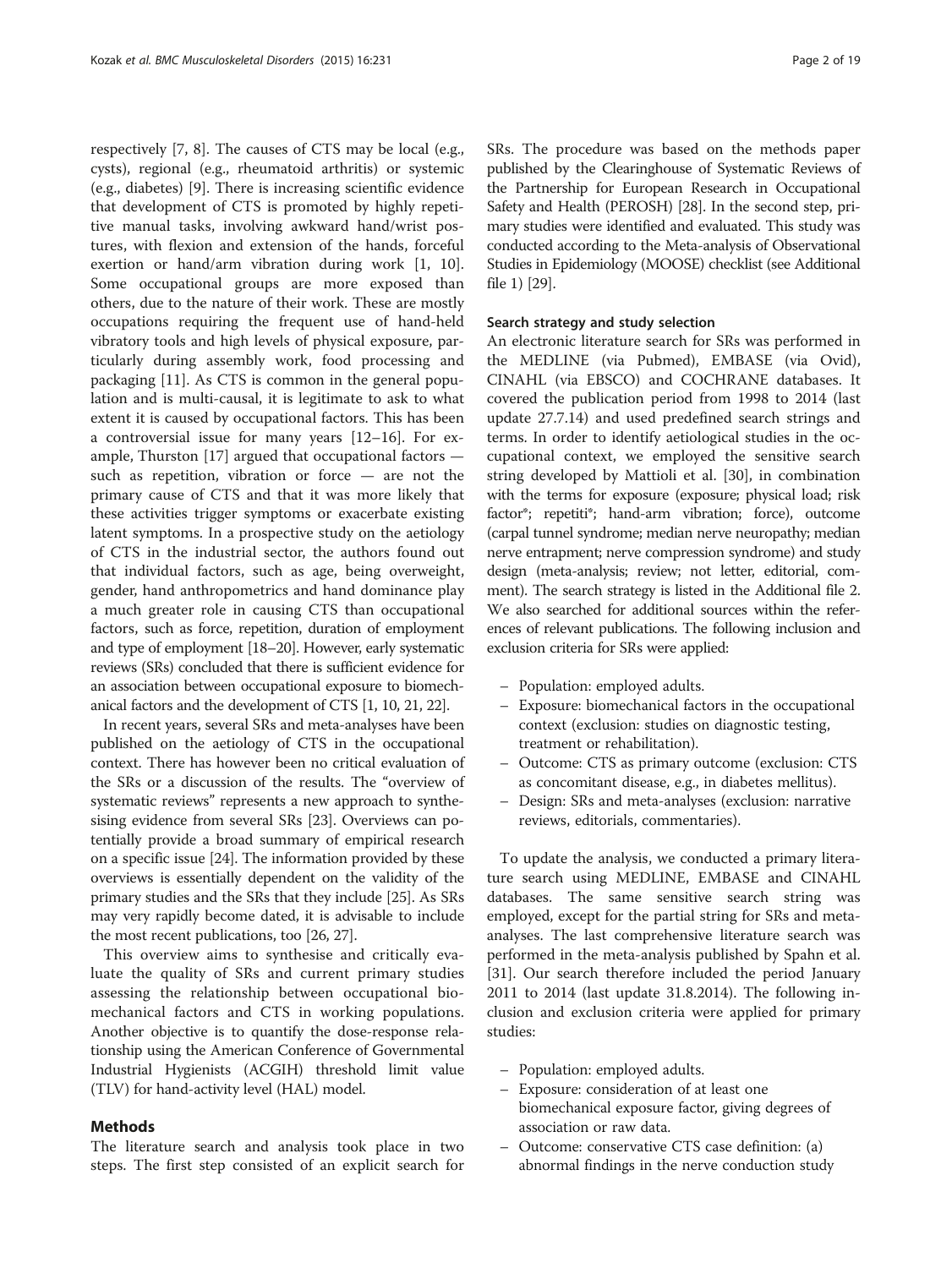<span id="page-2-0"></span>(NCS) that indicated dysfunction of the N. medianus in the carpal tunnel and (b) either clinical signs (a positive Phalen's or Tinel's sign) or symptoms indicative of CTS such as paraesthesia, numbness or pain.

– Design: peer review article with case control, cross-sectional and cohort studies.

Six languages (English, German, Italian, Spanish, Portuguese and Russian) were considered. The studies were selected independently by two reviewers (AK, TW). In the event of disagreement, consensus was achieved by discussion. When no consensus could be achieved, a third reviewer (GS) was consulted. Data were extracted by one reviewer (AK). To verify accuracy of extraction, a second and a third reviewer (TW, GS) checked all relevant data for each included SR and primary study. Data extracted from the studies is listed in the Additional file [3](#page-16-0).

#### Degree of overlap between the SRs

If primary studies are included in more than a single SR on the same research question, this can lead to bias in the interpretation of the results of the overview. For this reason, it was necessary for the overview to determine the extent to which the primary studies overlapped in the different SRs. This is presented in Table 1. Additionally, a calculation was performed of the percentage of primary studies included in more than one SR. A measure of overlap was also calculated — the "Corrected Covered Area" (CCA), using the method proposed by Pieper et al. [\[26\]](#page-17-0). The included primary studies were extracted from each SR, documented and calculated in an Excel table (SR x primary studies). CCA can be interpreted as the overlap area of studies that occur at least twice in SRs, after correction for the first time each

primary study was counted (index publications). The frequency of repeated occurrence of index publications in SRs (N) is divided by the product of index publications (r) and reviews (c), minus by the number of index publications (r; see calculation formula). CCA values between 0 and 5 indicate slight overlap; values between 6 and 10 moderate overlap, values between 11 and 15 high overlap and values above 15 very high overlap [[26](#page-17-0)].

$$
CCA = \frac{N-r}{rc-r}
$$

N is the number of publications included (with duplicate counts) in the evidence synthesis of individual SRs;  $r$  is the number of index publications (individual primary studies) and c the number of SRs.

### Quality assessment

The validity of the included SRs was critically and independently assessed by two reviewers using the Assessment of Multiple Systematic Reviews – Revised (AMSTAR-R), an instrument that was specifically developed to assess the methodological quality of SRs [\[32\]](#page-17-0). Between 11 and 44 points could be reached on the AMSTAR-R score. To differentiate between the SRs, the numerical score was converted to quality grades:  $A = 37-44$  (very good);  $B = 29-36$ (good);  $C = 21-28$  (moderate);  $D = 13-20$  (poor) points [[33](#page-17-0)]. The inter-rater reliability between two reviewers was determined with Cohen's kappa coefficient [\[34](#page-17-0)].

The evaluation of the validity of the primary studies was based on the criteria developed by van Rijn et al. [[35\]](#page-17-0) and Ariëns et al. [\[36\]](#page-17-0) (see Additional file [4](#page-16-0)). These were adapted to suit the research question and then summarised to a cumulative score with a maximum of 20 points. Quality was rated as methodologically

| <b>Table 1</b> Overlap of original research studies included in the systematic reviews |  |
|----------------------------------------------------------------------------------------|--|
|----------------------------------------------------------------------------------------|--|

| Author, year                                     |    | 2  | 3  | $\overline{4}$ | 5              | 6              |    | 8  | 9              | 10             |
|--------------------------------------------------|----|----|----|----------------|----------------|----------------|----|----|----------------|----------------|
| 1. Abbas et al. 1998 [21]                        | 17 | 0  | 9  |                |                | 10             | 9  | 8  | 3              | $\Omega$       |
| 2. Sulsky et al. 2005 [44]                       |    | 34 | 12 | 3              | 12             | 14             | 6  | 13 | 0              | 3              |
| 3. Palmer et al. 2007 [22]                       |    |    | 38 | 5              | 19             | 18             | 16 | 19 | $\overline{4}$ | 2              |
| 4. Thomsen et al. 2008 [45]                      |    |    |    | 9              | $\overline{4}$ | $\overline{4}$ |    | 3  |                | 3              |
| 5. Lozano-Calderón et al. 2008 <sup>ª</sup> [46] |    |    |    |                | 66             | 18             | 12 | 16 | 5              | $\mathcal{L}$  |
| 6. van Rijn et al. 2009 [35]                     |    |    |    |                |                | 44             | 21 | 21 | 3              | 3              |
| 7. Barcenilla et al. 2012 [41]                   |    |    |    |                |                |                | 37 | 22 | 3              | $\overline{0}$ |
| 8. Spahn et al. 2012 <sup>a</sup> [31]           |    |    |    |                |                |                |    | 55 | $\overline{2}$ |                |
| 9. You et al. 2014 [43]                          |    |    |    |                |                |                |    |    | 8              | $\mathbf{0}$   |
| 10. Mediouni et al. 2014 [42]                    |    |    |    |                |                |                |    |    |                | 6              |

Bold numbers are studies included in each SRs

<sup>a</sup>Included primary studies that were used for the analysis of occupational risk factors, but which were not listed explicitly, e.g., in the form of an evidence table. Consequently all studies from all tables, figures or text were extracted when they were used for the analysis of occupational factors. This was used to determine overlap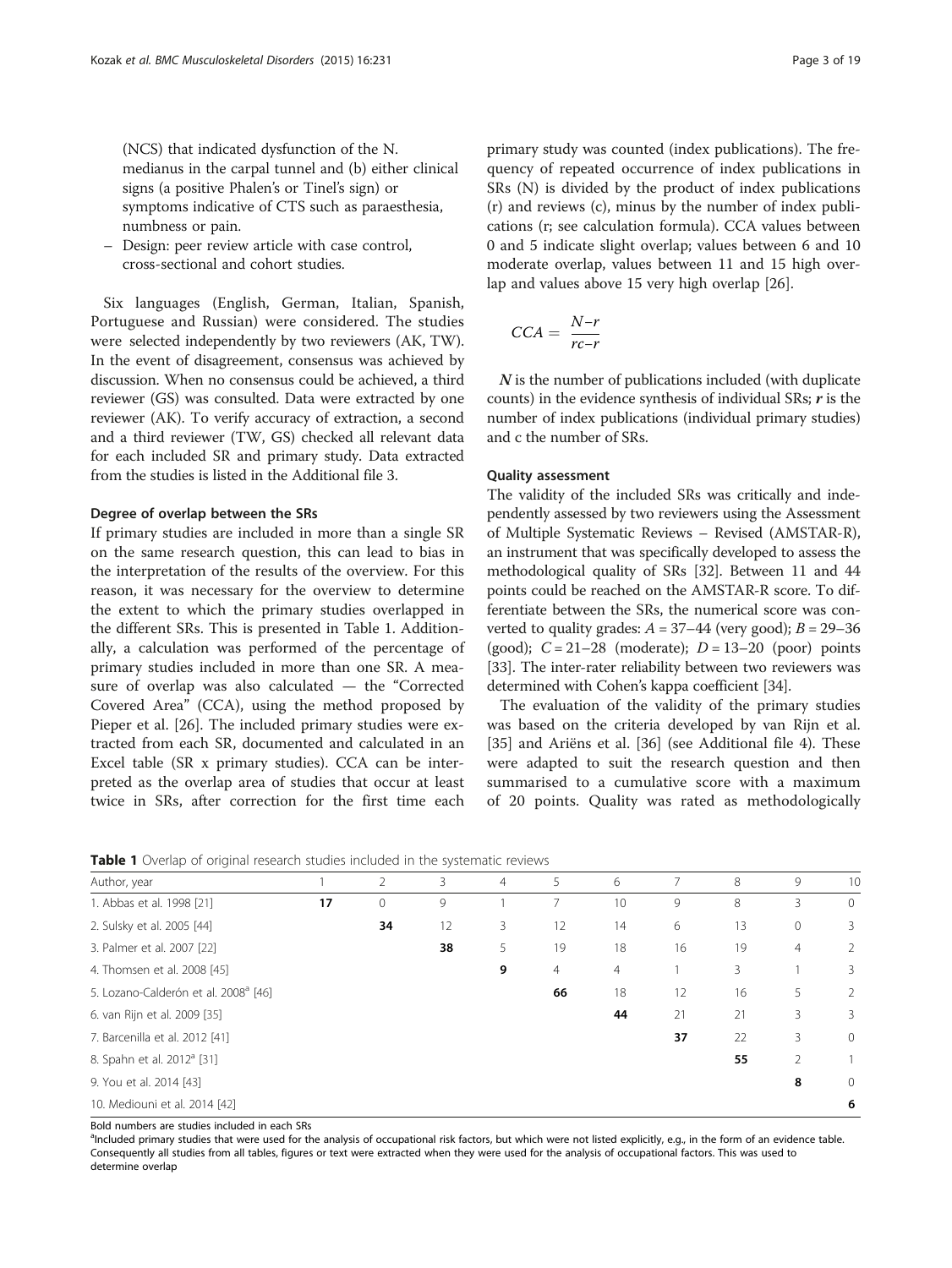high ( $\geq$ 14 points), moderate (8 to 13 points) or poor  $(\leq 7$  points).

#### Quality of evidence

Due to the heterogeneity of the primary studies and the overlap of the study pool of the SRs included, no formal evidence synthesis was possible with the Grades of Recommendation, Assessment, Development and Evaluation (GRADE) approach [\[37](#page-17-0)]. We therefore determined the quality of evidence using a qualitative approach for each type of occupational exposure. The assessment of the quality of evidence depended on the methodological validity of the SRs (AMSTAR-R score), together with the consistency of the results between the SRs (direction of effect and significance) [\[38](#page-17-0), [39\]](#page-17-0). We gave greater weight to recently published SRs; older SRs provided supportive evidence [\[27\]](#page-17-0). The following classification was specified:

- High consistent evidence in very good SRs (at least one grade A review).
- Moderate consistent evidence in good SRs (at least one grade B review).
- Low one SR of moderate quality (at least grade C) and significant results and/or good SRs (grade B), with some inconsistent results.
- Poor none of the above conditions were met (i.e., consistent findings in low-quality SRs (grade D), or inconsistent findings in multiple SRs).

The results of the primary studies served to support the assessment of the quality of evidence, as both their methodological validity and their consistency were considered; i.e., when at least two valid primary studies  $(≥14$ points) gave consistent results, the quality of the evidence from the SRs was upgraded.

#### Statistical analyses

Comparable primary studies were pooled in the form of quantitative data synthesis and presented as forest plots. The relative risk (RR) was calculated and 95 % confidence intervals (CI) were generated. The heterogeneity of individual studies was quantified using the Chi-square  $(\chi^2)$  and  $I^2$  statistics. If there was statistically significant heterogeneity ( $\chi^2$ ,  $p$  <0.10 and  $I^2$  > 50 %), then the pooled effect estimate was determined with the random effects model. Otherwise, a fixed effects model was used [\[40](#page-17-0)]. The analyses were applied to current primary studies and were conducted using RevMan Version 5.2.

### Ethics

Ethical approval was not required as the study focused only on analysing secondary literature without any involvement of human subjects, tissues or medical records.

#### Results

# SRs and meta-analyses

A total of ten relevant SRs were included. The flow diagram (Fig. [1](#page-4-0)) shows the selection of SRs identified by the electronic and hand search. The number of primary studies per SR varied from 6 to 66. Taken together, the ten SRs covered a total of 143 primary studies (index publications); these were cited up to 314 times in the SRs. 35 % of the index publications were cited in two to three SRs and about 29 % in four to six SRs (Table [1](#page-2-0)). The CCA value was 13.3, which indicates a high degree of overlap. Table [2](#page-5-0) shows the detailed characteristics of the included SRs. In half of the SRs, a meta-analysis was performed [\[21](#page-17-0), [31, 41](#page-17-0)–[43](#page-17-0)]. Five of the other SRs presented the results qualitatively in the form of an evidence table [\[22](#page-17-0), [35, 44](#page-17-0)–[46](#page-17-0)]. Two SRs concentrated exclusively on the link between computer use and CTS [[42, 45\]](#page-17-0). A meta-analysis by You et al. [[43\]](#page-17-0) only examined the link between non-neutral wrist postures and CTS. The paper by Sulsky et al. [\[44](#page-17-0)] is a report from the Occupational Insurance Association for Safety at Work; this was not published as a peer review article.

Using AMSTAR-R scoring, three SRs were categorised as "grade B" [\[35, 41](#page-17-0), [42](#page-17-0)], five as "grade C" [[22](#page-17-0), [31](#page-17-0), [43](#page-17-0)–[45](#page-17-0)] and two as "grade D" publications [\[21](#page-17-0), [46](#page-17-0)]. With a single exception, the inter-rater reliability was good to very good (kappa: 0.38–0.87) (see Additional file [5](#page-16-0)).

SRs used different instruments and methods to assess the methodological quality of the included studies. The Cochrane Collaboration's tool for assessing risk of bias was used by only a single meta-analysis [\[41](#page-17-0)]. Selective criteria were used in three additional studies, which all considered aspects such as study design, allocation of participants, outcome and exposure assessment, as well as the control of potential confounders [\[35, 44](#page-17-0), [45](#page-17-0)]. You et al. [\[43\]](#page-17-0) identified possible bias with sensitivity analyses; Mediouni et al. [[42\]](#page-17-0) provided the strengths and limitations of the original studies in an evidence table. Lozano-Calderón et al. [\[46](#page-17-0)] developed an assessment scheme in accordance with the Bradford-Hill criteria for causality and used this score to determine the quality and the strength of the evidence for the aetiological link between generally accepted risk factors for CTS (biological, occupational, as well as biological and occupational together).

The results from the SRs and meta-analyses are predominantly based on cross-sectional and case control studies; prospective longitudinal studies were in the minority. Table [3](#page-6-0) shows the main results from the SRs.

#### Current primary studies

The selection of the primary studies employed the same selection process as for the SRs. After scrutinising 366 titles and abstracts, we reviewed 49 full texts and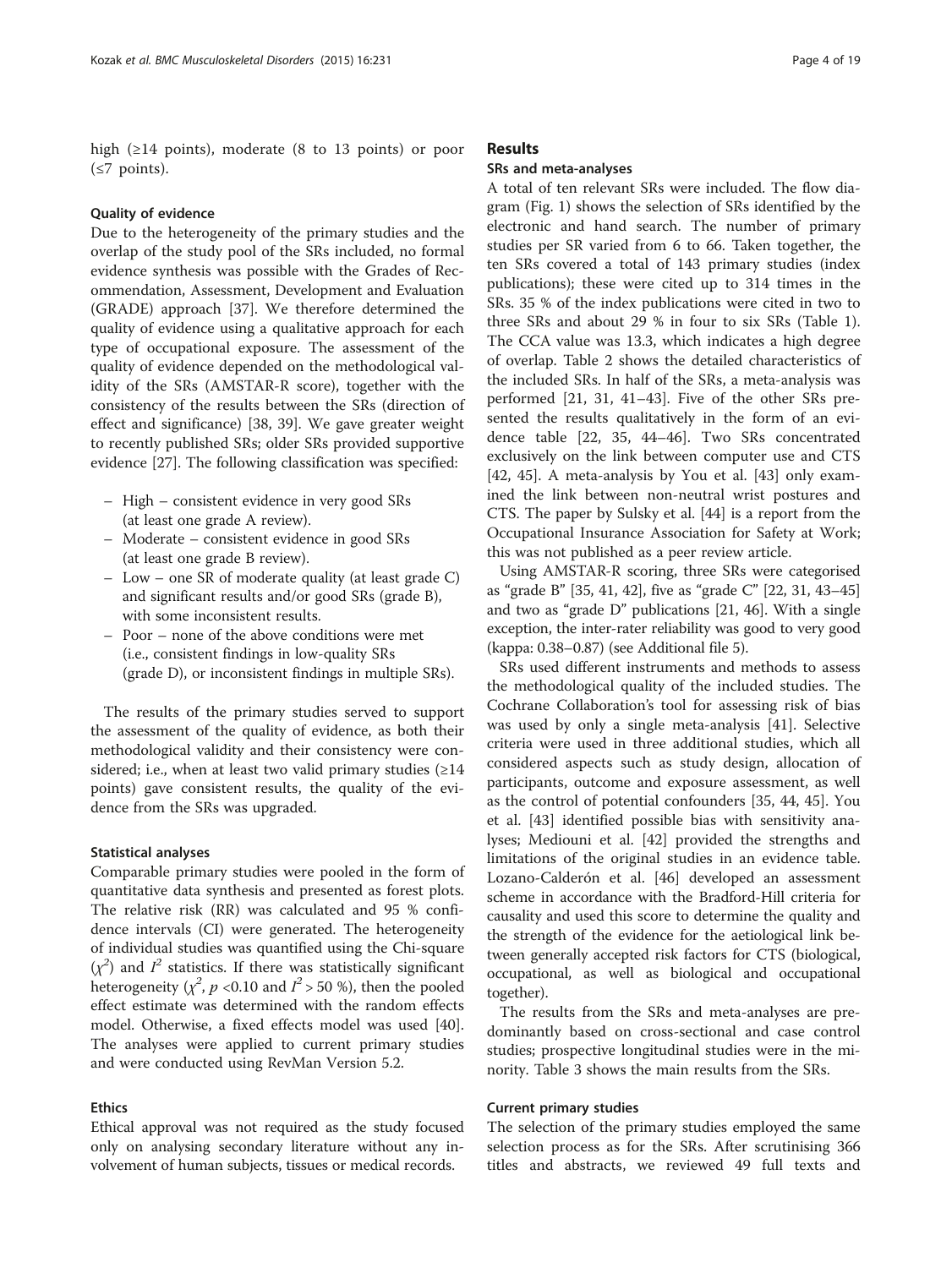<span id="page-4-0"></span>

included a total of seven studies in the evidence synthesis (Fig. [2](#page-8-0)). The main reasons for exclusion were no conservative CTS definition  $(n = 20)$  or no investigation of biomechanical risk factors  $(n = 13)$ . Of the included studies, four were of high quality and had a prospective design [\[47](#page-17-0)–[50\]](#page-17-0), although one publication only presented the baseline results [[48\]](#page-17-0). The other three studies were of moderate quality, including one prospective study [\[51\]](#page-17-0) and two case control studies (see Additional file [4\)](#page-16-0) [\[52,](#page-17-0) [53\]](#page-18-0). In four studies, the exposures were measured with objective methods [[47](#page-17-0)–[50\]](#page-17-0). In two studies, exposures were selfreported [[52](#page-17-0), [53](#page-18-0)] and in one study, exposures were assessed with Job Exposure Matrices (JEM, US O\*NET Database) [[51](#page-17-0)]. A summary of the characteristics of the included primary studies along with the main results are shown in Table [4.](#page-9-0) All four studies of high quality determined the ACGIH TLV for HAL and were incorporated in the meta-analysis to clarify the dose-response relationship [[47](#page-17-0)–[50\]](#page-17-0). This score includes the combined exposure from peak force (PF) and repetition (HAL). HAL is based on frequency of exertion and duty cycle of exertion. PF is based on the peak effort exerted by the hand during the regular duty cycle. PF and HAL are combined into a single measure by calculating the ratio PF/(10-HAL). As proposed by ACGIH the TLV for HAL score <0.56 is considered below the Action Limit (AL) and is a category for general controls due to low risk. A score >0.78 is considered above the TLV and indicates a high risk. Scores between AL and TLV are considered to be possibly dangerous borderline exposures [\[54\]](#page-18-0). For the results of the meta-analysis see the paragraph on combined exposures.

#### Repetition

Seven SRs (two grade B, three grade C and two grade D) examined repetition as a risk factor for CTS (Table [3](#page-6-0)). On the basis of the highest-quality study available, there is a significant association between repetition and CTS. This association is maintained when only studies that used a conservative CTS case definition [[41\]](#page-17-0) are considered. A SR of good quality (grade B) showed that five out of eight studies found a positive association with CTS. The authors concluded that cycles times of <10 s were more harmful than cycles times of <30 s, or when the same movements were performed in >50 % of working time [\[35](#page-17-0)]. Another meta-analysis also confirmed this association, though this had not been demonstrated for longitudinal studies [[31](#page-17-0)]. A meta-regression analysis by Abbas et al. [\[21\]](#page-17-0) showed that country, study population, repetition and force were significant predictors of CTS. Sulsky et al. [[44\]](#page-17-0) confirmed that there is consistent evidence for a weak positive relationship between CTS and repetition. Palmer et al. [\[22\]](#page-17-0) also found that there is an increased risk of CTS from highly repetitive flexion and extension of the wrist. Using the Bradford-Hill criteria for causality, Lozano-Calderón et al. [[46\]](#page-17-0) found only slight evidence for a causal relationship between repetition and CTS (Bradford-Hill score: 6.5 of 21 points).

All of the included primary studies confirm that there is a positive association between repetition and CTS (Table [4](#page-9-0)). The baseline results of Burt et al. [[48](#page-17-0)] show an interaction between BMI and the frequency of exertion per minute (≥5 % of the maximal voluntary contraction). High frequency of exertion  $(\geq 15$  times/min.) resulted in a threefold higher probability of CTS in the obese (BMI  $\geq 30$ ). Obesity doubled the odds for CTS among those with frequent exertion per minute. Furthermore, a significant association between HAL and CTS was observed for men but not for women (OR 1.4, 95 % CI 1.05–1.81). Bonfiglioli et al. [\[50\]](#page-17-0) found that HAL was an independent predictor of CTS (IRR 1.4, 95 % CI 1.19–1.57). According to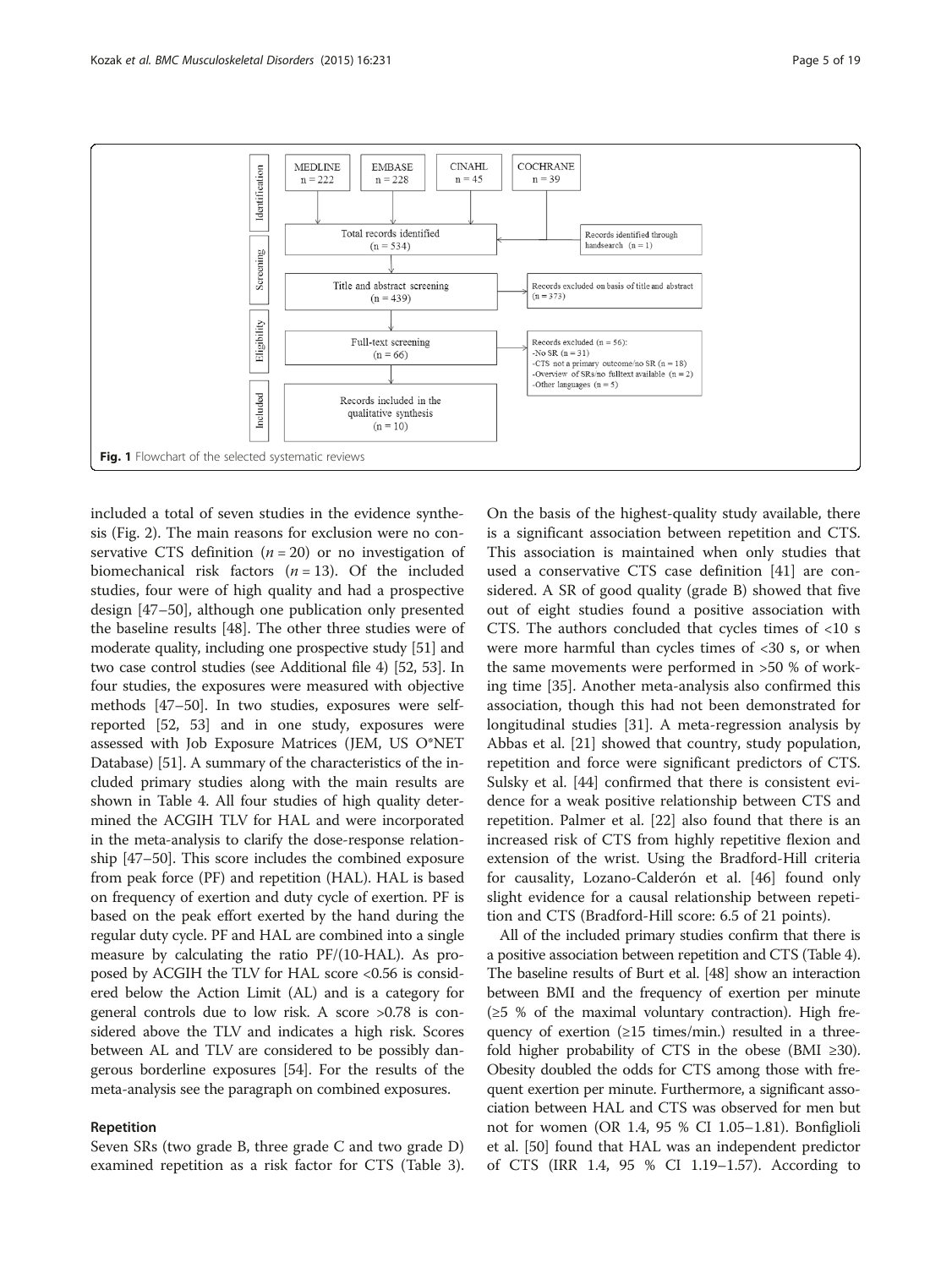| Author, year                          |           | Analysis AMSTAR-R grade Country Years included |           |             | No. of studies<br>included | Study designs                                                                     | A priori quality criteria                      | The study's aim was to                                                                                                                                                                                                                                           |
|---------------------------------------|-----------|------------------------------------------------|-----------|-------------|----------------------------|-----------------------------------------------------------------------------------|------------------------------------------------|------------------------------------------------------------------------------------------------------------------------------------------------------------------------------------------------------------------------------------------------------------------|
| You et al. 2014 [43]                  | <b>MA</b> | C                                              | US        | 1980-2012   | $n = 8$                    | $CC = 2$ ; $CS = 6$                                                               | Recognition of bias by<br>sensitivity analysis | conduct a meta-analysis of existing studies<br>to evaluate the evidence of the relationship<br>between wrist posture at work and CTS                                                                                                                             |
| Mediouni et al. 2014 [42] MA          |           | B                                              | FR.       | 1992-2012   | $n = 6$                    | $C = 2$ ; $CS = 4$                                                                | Strengths and limitations<br>acknowledged      | conduct a systematic review and meta-<br>analysis of the available epidemiological<br>data on the association between computer<br>work exposure and CTS                                                                                                          |
| Barcenilla et al. 2012 [41] MA        |           | B                                              | AU        | 1980-2009   | $n = 37$                   | $C = 3$ ; $CC = 5$ ; $CS = 28$                                                    | Risk of Bias Tool                              | examine the association between<br>workplace exposure and CTS by<br>meta-analysis, with respect to exposure<br>to hand force, repetition, vibration and<br>wrist posture                                                                                         |
| Spahn et al. 2012<br>(in German) [31] | <b>MA</b> | C                                              | DE        | $\leq 2011$ | $n = 55$                   | n/a                                                                               | n/a                                            | conduct a systematic review and meta-<br>analysis to identify associated and risk<br>factors for CTS in the occupational setting                                                                                                                                 |
| Van Rijn et al. 2009 [35]             | <b>SR</b> | B                                              | NL        | 1966-2007   | $n = 44$                   | $C = 5$ ; $CC = 9$ ; $CS = 30$                                                    | 16-item score                                  | provide a quantitative assessment of the<br>exposure-response relationship between<br>work-related physical and psychosocial<br>factors and the occurrence of CTS in<br>occupational populations                                                                 |
| Lozano-Calderón et al.<br>2008 [46]   | <b>SR</b> | D                                              | US        | $≤2008$     | $(total = 66)$             | $n = 51^a$ ; $n = 33^b$ ; $C = 7^a$ ; $CC = 12^a$ ; $C = 29^a$ ;<br>Other = $3^a$ | Bradford Hill criteria for<br>causation        | evaluate the quality and strength of<br>scientific evidence supporting an<br>aetiological relationship between a disease<br>and a proposed risk factor, using a scoring<br>system based on the Bradford Hill criteria for<br>causal association - example of CTS |
| Thomsen et al. 2008 [45] SR           |           | C                                              | DK        | $≤2004$     | $n = 8$                    | $C = 4$ ; $CC = 2$ ; $CS = 2$                                                     | Selected criteria (4 main<br>domains)          | conduct a systematic review to examine<br>evidence for an association between<br>computer work and CTS                                                                                                                                                           |
| Palmer et al. 2007 [22]               | SR        | C                                              | <b>GB</b> | $≤2004$     | $n = 38$                   | n/a                                                                               | n/a                                            | conduct a systematic review to assess<br>occupational risk factors for CTS                                                                                                                                                                                       |
| Sulsky et al. 2005 [44]               | SR        | C                                              | DE        | 1997-2003   | $n = 34$                   | $C = 10$ ; $CC = 2$ ; $CS = 22$                                                   | Selected criteria (6 main<br>domains)          | clarify the relationship between CTS and<br>occupation using quality based criteria from<br>the epidemiological literature                                                                                                                                       |
| Abbas et al. 1998 [21]                | <b>MA</b> | D                                              | US        | 1980-1995   | $n = 17$                   | $C = 3$ ; $CC = 4$ ; $CS = 10$                                                    | n/a                                            | conduct a meta-analysis on work-related<br>CTS and to identify risk estimates and<br>possible biases influencing the risk estimates                                                                                                                              |

# <span id="page-5-0"></span>Table 2 Study characteristics of the included systematic reviews and meta-analyses

Abbreviations: AMSTAR-R Assessment of Multiple Systematic Reviews – Revised (numeric quality score in grades: A = 37-44; B = 29-36; C = 21-28; D = 13-20 points), C Cohort, CC Case control, CS Cross-sectional, CTS Carpal tunnel syndrome, MA Meta-analysis, SR Systematic review

<sup>a</sup>Studies investigating occupational factors alone

<sup>b</sup>Studies investigating both biological and occupational factors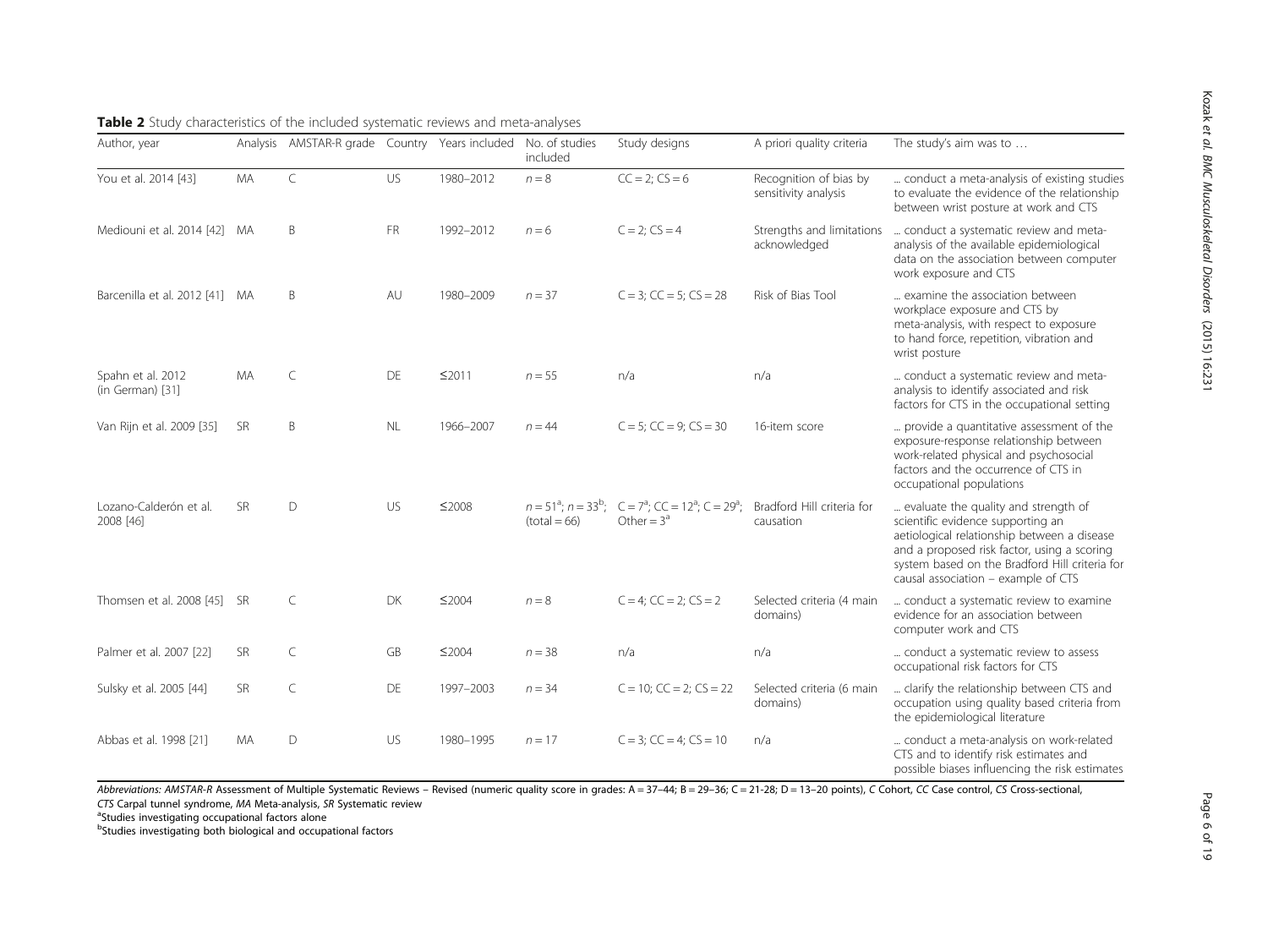| Author, year, Jquality                          | Vibration (95 % CI)                                                                                                                                               | Repetition (95 % CI)                                                                                                                                                | Force (95 % CI)                                                                                                                                                      | Combined exposure<br>(repetition and force)<br>(95 % CI)                                                                                                      | Wrist posture (95 % CI)                                                                                                                                         | Computer exposure<br>(95 % CI)                                                                                                             |
|-------------------------------------------------|-------------------------------------------------------------------------------------------------------------------------------------------------------------------|---------------------------------------------------------------------------------------------------------------------------------------------------------------------|----------------------------------------------------------------------------------------------------------------------------------------------------------------------|---------------------------------------------------------------------------------------------------------------------------------------------------------------|-----------------------------------------------------------------------------------------------------------------------------------------------------------------|--------------------------------------------------------------------------------------------------------------------------------------------|
| Barcenilla et al. 2012 [41]<br>Grade B          | NIOSH CTS def.: OR 2.7<br>$(1.9-3.9)$ ; $n = 12$ studies<br>Conservative CTS def. <sup>a</sup> :<br>OR 5.4 (3.1–9.3); $n = 3/3$<br>$(100\%)$ studies <sup>d</sup> | NIOSH CTS def.: OR 2.3<br>$(1.8-3.0)$ ; $n = 25$ studies<br>Conservative CTS def. <sup>a</sup> :<br>OR 2.3 $(1.7-2.9)$ ; $n = 5/11$<br>$(45%)$ studies <sup>d</sup> | NIOSH CTS def.: OR 2.2<br>$(1.5-3.3)$ ; $n = 13$ studies<br>Conservative CTS def. <sup>a</sup> :<br>OR 4.2 $(1.5-11.7)$ ; $n = 3/5$<br>$(60\%)$ studies <sup>d</sup> | NIOSH CTS def.: OR 2.0<br>$(1.4-2.9)$ ; $n = 4/9$ (44 %)<br>studies <sup>d</sup> Conservative CTS<br>def. <sup>a</sup> : OR 1.9 (1.0-3.5);<br>$n = 5$ studies | NIOSH CTS def.: OR 2.7<br>$(1.3-5.5)$ ; $n = 7$ studies<br>Conservative CTS def. <sup>a</sup> :<br>OR 4.7 (0.4-53.3); $n = 1/3$<br>$(33%)$ studies <sup>d</sup> | $\sqrt{2}$                                                                                                                                 |
| Mediouni et al. 2014 [42]<br>Grade B            | $\prime$                                                                                                                                                          |                                                                                                                                                                     |                                                                                                                                                                      |                                                                                                                                                               |                                                                                                                                                                 | Computer use: OR 1.7<br>$(0.8-3.6)$ ; $n = 5$ studies;<br>Keyboard/mouse use:<br>OR 1.1 (0.6-2.0); OR 1.9<br>$(0.9 - 4.2)$                 |
| Van Rijn et al. 2009 [35]<br>Grade B            | OR 2.5-4.8; $n = 3/5$ (60 %)<br>studies <sup>d</sup>                                                                                                              | OR 0.5-9.4: $n = 5/8$ (62 %)<br>studies <sup>d</sup>                                                                                                                | OR 2.1-9.0: $n = 3/7$ (43 %)<br>studies <sup>d</sup>                                                                                                                 | OR 3.2-8.4: $n = 3/4$ (80 %)<br>studies <sup>d</sup>                                                                                                          | OR 1.3-8.7: $n = 4/5$ (80 %)<br>studies <sup>d</sup>                                                                                                            | OR 2.1-4.4; $n = 2/7$ (29 %)<br>studies <sup>d</sup>                                                                                       |
| You et al. 2014 [43]<br>Grade C                 |                                                                                                                                                                   |                                                                                                                                                                     |                                                                                                                                                                      |                                                                                                                                                               | Non-neutral wrist<br>postures: RR 2.0 (1.7-2.4);<br>$n = 4/8$ (50 %) studies <sup>d</sup>                                                                       | $\prime$                                                                                                                                   |
| Spahn et al. 2012 [31]<br>Grade C               | OR 2.6 $(1.7-4.0)$ ; $n = 6/9$<br>$(67%)$ studies <sup>d</sup>                                                                                                    | OR 2.7 $(1.8-3.9)$ ; $n = 11/13$<br>(85 %) studies <sup>d</sup> OR 2.1<br>$(0.4-11.8)$ ; $n = 3$ cohort<br>studies                                                  | OR 4.4 (1.4–13.6); $n = 4/4$<br>$(100\%)$ studies <sup>d</sup>                                                                                                       | OR 8.4 $(7.8-8.9)^b$ ; $n = 2/2$<br>$(100\%)$ studies <sup>d</sup> OR 1.8<br>$(1.4-2.2)^{b}$ ; $n = 2/3$ (67 %)<br>cohort studies <sup>d</sup>                | Flexion: OR 1.7 (1.0-2.6);<br>$n = 2/5$ (40 %) studies <sup>d</sup>                                                                                             | Computer use: OR 1.8<br>$(0.8-4.1)$ ; $n = n/a$ studies                                                                                    |
| Sulsky et al. 2005 [44] <sup>c</sup><br>Grade C | Insufficient evidence:<br>$n = 1$ study                                                                                                                           | Consistent small positive<br>association; $n = 6$ studies                                                                                                           | Weak positive association<br>of questionable validity;<br>$n = 3$ studies                                                                                            |                                                                                                                                                               | Insufficient evidence;<br>$n = 1$ study                                                                                                                         | Insufficient evidence;<br>$n = 2$ studies                                                                                                  |
| Thomsen et al. 2008 [45]<br>Grade C             |                                                                                                                                                                   |                                                                                                                                                                     |                                                                                                                                                                      |                                                                                                                                                               |                                                                                                                                                                 | Inconsistent evidence: OR<br>< 1; $n = 1$ studies; OR > 1;<br>$n = 3$ studies and $n = 4$<br>studies with no effect<br>calculation or n.s. |
| Palmer et al. 2007 [22]<br>Grade C              | $\geq$ 2 OR elevated risk (e.g.,<br>exposure $\geq$ 8 years); $n = 7$<br>studies                                                                                  | $\geq$ 2 OR elevated risk (e.g.,<br>exposure <10 s. cycle<br>time); $n = 5$ studies                                                                                 | Elevated risk for high-<br>force jobs and activities<br>(e.g., exposure $>4$ kg);<br>$n = n/a$ studies                                                               | Elevated risk for jobs with<br>combined exposure; $n = 1$<br>study                                                                                            | $\geq$ 2 OR elevated risk (e.g.,<br>exposure >17 or 20 h/<br>week); $n = 4$ studies                                                                             | Inconsistent results; $n = 4$<br>studies                                                                                                   |
| Abbas et al. 1998 [21]<br>Grade D               | $\prime$                                                                                                                                                          | Significant predictor                                                                                                                                               | Significant predictor                                                                                                                                                |                                                                                                                                                               |                                                                                                                                                                 |                                                                                                                                            |

<span id="page-6-0"></span>Table 3 Main results of the included systematic reviews and meta-analyses stratified by the exposure factors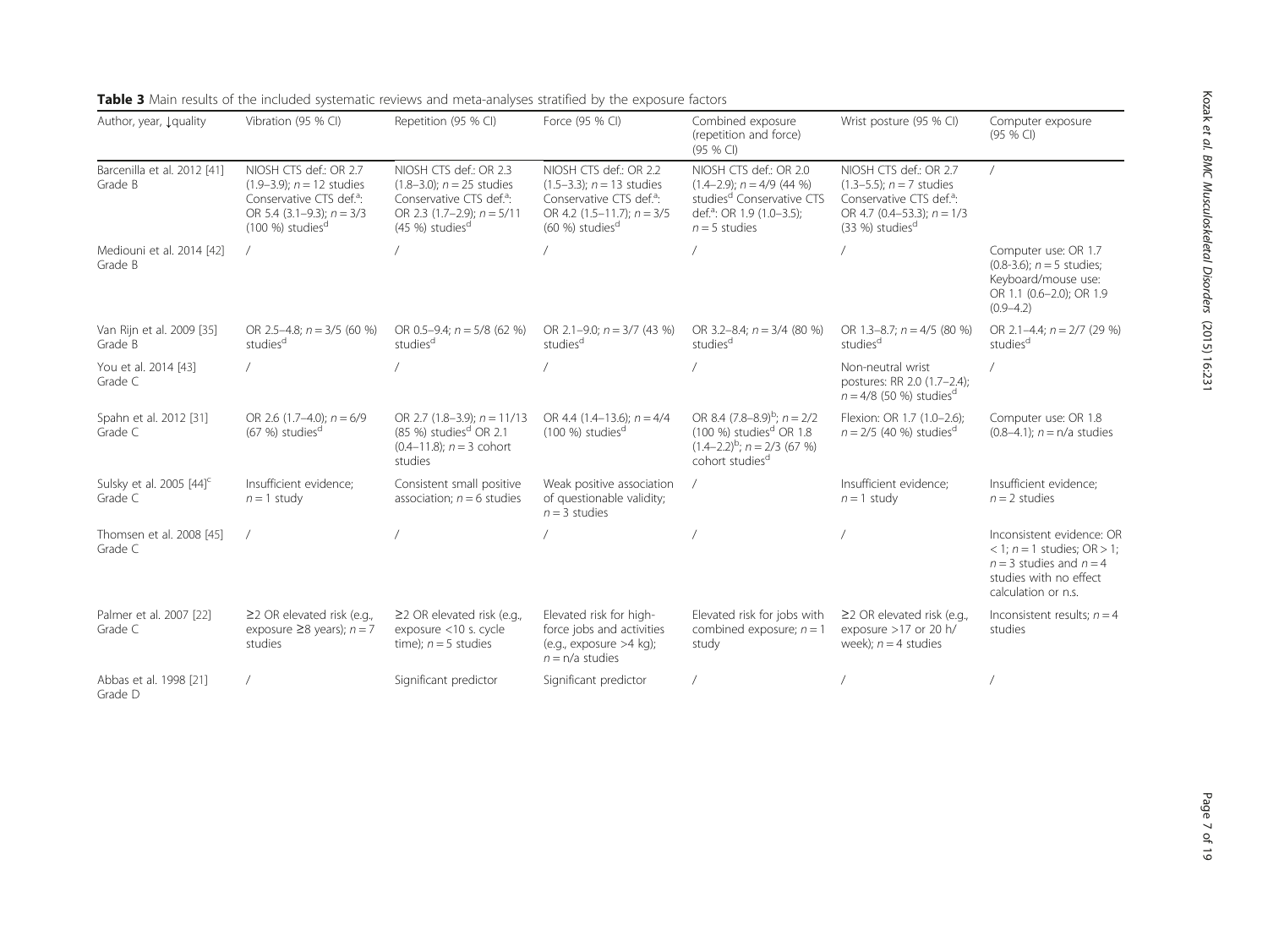Table 3 Main results of the included systematic reviews and meta-analyses stratified by the exposure factors (Continued)

| Lozano-Calderón et al.<br>2008 [46] Grade D | Ø OR 5.5; gBHs 6.3/21<br>points (range 5-8);<br>$n = 14/20$ (70 %) studies <sup>d</sup> | Ø OR 4.0; gBHs 6.5/21<br>points (range 5-10);<br>$n = 30/45$ (67 %) studies <sup>d</sup> | $\varnothing$ OR n/a; gBHs 4.5/21<br>points (range 3-6);<br>$n = 15/31$ (48 %) studies <sup>d</sup> |  | Flexion: Ø OR n/a; gBHs<br>5.4/21 points (range $4-8$ );<br>$n = 7/17$ (41 %) studies <sup>a</sup><br>Extension: Ø OR n/a;<br>qBHs 3.6/21 points (range<br>$3-4$ : $n = 3/7$ (43 %)<br>studies <sup>d</sup> |  |
|---------------------------------------------|-----------------------------------------------------------------------------------------|------------------------------------------------------------------------------------------|-----------------------------------------------------------------------------------------------------|--|-------------------------------------------------------------------------------------------------------------------------------------------------------------------------------------------------------------|--|
|---------------------------------------------|-----------------------------------------------------------------------------------------|------------------------------------------------------------------------------------------|-----------------------------------------------------------------------------------------------------|--|-------------------------------------------------------------------------------------------------------------------------------------------------------------------------------------------------------------|--|

Abbreviations: CI Confidence interval, CTS Carpal tunnel syndrome, NIOSH National Institute for Occupational Health and Safety (USA), n.s. not significant, OR Odds ratio, RR Relative risk, qBHs Quantitative score based on Bradford-Hill criteria (max. 21 points)

<sup>a</sup>Conservative CTS case definition: abnormal nerve conduction findings and symptoms (e. g., paraesthesia, pain, numbness) or clinical signs (positive Phalen's sign or Tinel's sign)<br><sup>b</sup>Results refer to American Conference

**PResults refer to American Conference of Governmental Industrial Hygienist (ACGIH) Threshold Limit Value (TLV) for Hand-Activity Level (HAL)** 

<sup>c</sup>Results refer to eleven studies of high quality with minimised risk of bias

<sup>d</sup>Positive correlation observed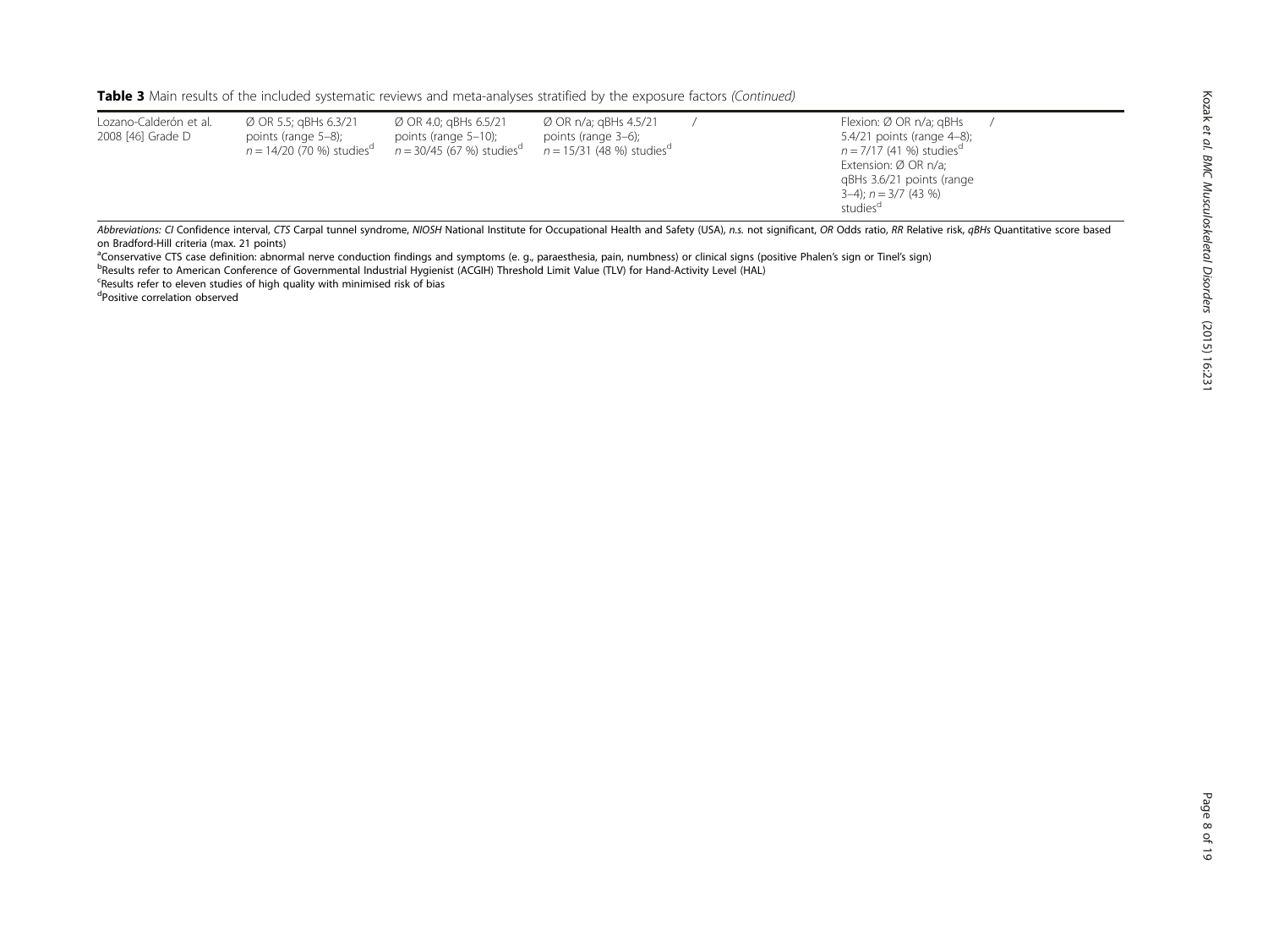<span id="page-8-0"></span>

another study with JEM, occupations requiring frequent repetitive motion were significantly associated with CTS, after adjustment for BMI, age and gender. This applied both to the most recent job and to employment duration time-weighted exposures [\[51](#page-17-0)]. Two other longitudinal studies showed that repetition in combination with forceful exertion favours CTS [\[47](#page-17-0), [49\]](#page-17-0). In both case control studies, CTS patients more often reported that they performed repetitive tasks at work than did control groups [[52](#page-17-0), [53](#page-18-0)].

Two SRs (grade B) of good quality confirm an association with repetition. Other SRs  $(n = 5)$  of lower quality do not provide any contradictory results. The findings of all primary studies also confirm this association. Therefore, the quality of evidence for an association between repetition and CTS was upgraded to a high level.

# Forceful exertion

Seven SRs (two grade B, three grade C and two grade D) examined the association between force and CTS (Table [3\)](#page-6-0). The two current meta-analyses show that force is positively associated with CTS [\[31, 41\]](#page-17-0). However, the study results exhibited significant heterogeneity  $(l^2$  between 84 and 94). Barcenilla et al. [[41\]](#page-17-0) showed that most of the heterogeneity could be explained by factors such as CTS case definition, bias risk and the country of the study. The SR conducted by van Rijn et al. [[35](#page-17-0)] confirmed that there is a positive association with CTS in three of seven original studies (consistency: 43 %). Sulsky et al. [\[44](#page-17-0)] reported a weak positive association of questionable validity (two of three studies) and Lozano-Calderón et al. [[46](#page-17-0)]

found a weak causal relationship between high force and CTS (Bradford-Hill score: 4.5 of 21 points).

Current primary studies confirm that there is a positive association between force and CTS. At baseline, Burt et al. [\[48\]](#page-17-0) measured the peak force as the matching value in pounds by dynamometer and expressed as percent of maximum voluntary contraction (% MVC). Workers exposed to a peak force of ≥70 % had a 2.7-fold higher chance of CTS than those with lower levels of peak force (<20 %). Similarly, subjective rating of perceived peak exertion (RPE) on a Borg scale was also positively correlated with a higher probability of CTS (OR 1.14, 95 % CI 1.01–1.29). The longitudinal results show that the percent of time working in forceful exertion had a linear association with CTS. When forceful exertion accounted for more than 20 % of the working time, the risk was increased three-fold; from ≥60 % of the time, the risk was increased 20-fold. Obesity was a significant confounder; when included in the final model, the estimate for forceful exertion increased by 15 % [\[47\]](#page-17-0). Garg et al. [\[49](#page-17-0)] determined the frequency, intensity and duration of forceful exertion and used this to calculate a Strain Index (SI). At high SI values, the risk of CTS was increased 2.5-fold. Bonfiglioli et al. [[50](#page-17-0)] found that the peak force was a significant predictor of CTS (IRR 1.3, 95 % CI 1.08–1.59). Analysis with JEM confirmed that there is a significant association between forceful motions (dynamic and static strength) at work and the risk of CTS.

Two SRs (grade B) of good quality show a positive association between force and CTS. Other SRs of lower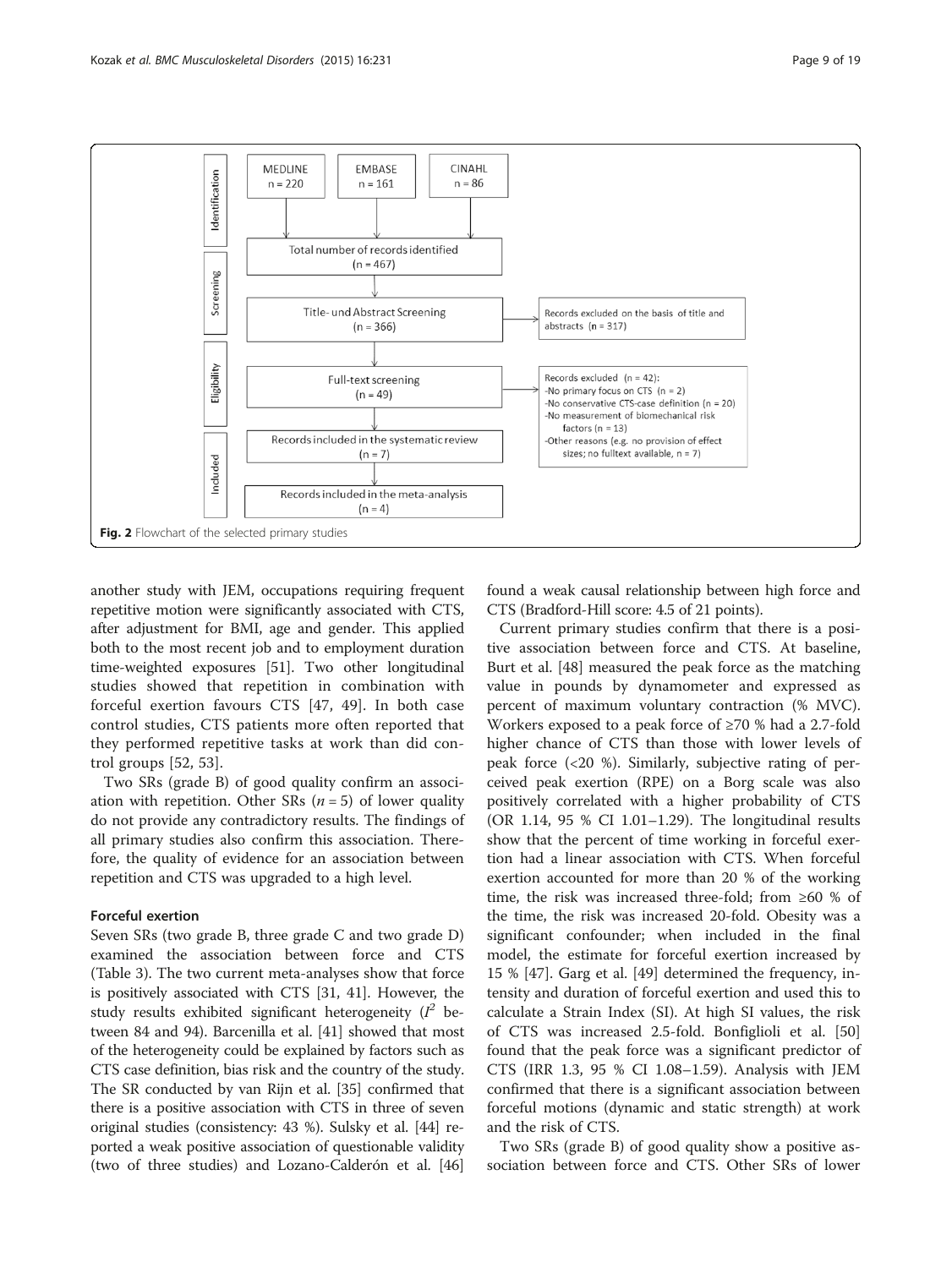| Author, year                    | Design           |              | Country Study population                                                                                                         | Outcome                                                                              | Exposition                                                                                                                                                                             | Main results from multivariate Confounder<br>analyses (95 % Confidence<br>Interval)                                                                                                                                                                                                                                                                                                                                 |                                                                                                                      | Quality          |
|---------------------------------|------------------|--------------|----------------------------------------------------------------------------------------------------------------------------------|--------------------------------------------------------------------------------------|----------------------------------------------------------------------------------------------------------------------------------------------------------------------------------------|---------------------------------------------------------------------------------------------------------------------------------------------------------------------------------------------------------------------------------------------------------------------------------------------------------------------------------------------------------------------------------------------------------------------|----------------------------------------------------------------------------------------------------------------------|------------------|
| Burt et al.<br>2011 [48]        | CS (baseline)    | <b>US</b>    | $n = 464$ workers from<br>hospital service <sup>a</sup> ,<br>engine and bus plant<br>workplaces                                  | Abnormal NCS +<br>symptoms (hand<br>diagram)                                         | ACGIH TLV for HAL:<br>Exertion/min. or time<br>in %) $^b$ ; Peak force (%<br>time) <sup>c</sup> ; Flexion/<br>Extension (% time) $d$ ;<br>Vibration (observed<br>yes/no)               | Peak force ≥20 % vs. <20 %:<br>OR 1.3 (0.6-3.0); peak force<br>≥70 % vs. <20 %: OR 2.7<br>$(1.3-5.7)$ ; exertion ≥15/min<br>vs. <10/min if BMI ≥30: OR<br>3.4 (1.1-9.9); perceived<br>exertion (unit increase): OR<br>1.14 (1.0-1.3); $\geq$ AL- < TLV vs.<br><al: (0.6-8.9);="" 2.3="" or="" vs.<br="" ≥tlv=""><al: (1.5-5.8);="" 3.0="" hal<br="" or="">(unit increase) if male:<br/>OR 1.4 (1.1-1.8)</al:></al:> | Sex; BMI ≥ 30; arthritis;<br>high blood pressure                                                                     | High (16/20)     |
| Burt et al.<br>2013 [47]        | Cohort (2-years) | US           | $n = 347$ workers from<br>hospital service <sup>a</sup> ,<br>engine and bus plant<br>workplaces                                  | Abnormal $NCS +$<br>symptoms (hand<br>diagram)                                       | ACGIH TLV for HAL;<br>TLR; Exertion/min. or<br>time in $%$ <sup>b</sup> ; Peak force<br>(% time) <sup>c</sup> ; Flexion/<br>Extension (% time) $d$ ;<br>Vibration (observed<br>yes/no) | Exertion/min. ≥20 % vs<br><20 %: HR 2.8 (1.2-6.8);<br>exertion/min. ≥60 % vs.<br><20 %: HR 19.6 (6.0-64.2);<br>TLR (unit increase): HR 1.4<br>$(1.1 - 1.8)$                                                                                                                                                                                                                                                         | $BMI \geq 30$ ; job strain                                                                                           | High (19/20)     |
| Garg et al.<br>2012 [49]        | Cohort (6-years) | US.          | $n = 551$ workers from<br>processing, assembly,<br>manufacturing<br>workplaces                                                   | Abnormal NCS +<br>symptoms (intensity<br>$\geq$ 25 %/d + duration<br>$\geq$ 2 month) | ACGIH TLV for HAL;<br>SI score                                                                                                                                                         | $\geq$ AL- < TLV vs. < AL: HR 1.4<br>(0.6-3.8); ≥TLV vs. <al: hr<br="">2.0 (0.8-5.0); SI score &gt;6.1 vs.<br/>&lt;6.1: HR 2.5 (1.0-6.1);</al:>                                                                                                                                                                                                                                                                     | Age; $BM \geq 30$ ;<br>gardening; depression;<br>co-morbidity (other<br>MSDs; arthritis)                             | High (18/20)     |
| Evanoff et al.<br>2014 [51]     | Cohort (3-years) | US           | $n = 1107$ newly hired<br>workers from<br>construction.<br>technical, laboratory,<br>clerical and hospital<br>service workplaces | Abnormal $NCS +$<br>symptoms (hand<br>diagram)                                       | Job title based<br>exposure on data from<br>O*NET (job title and<br>motion (5-point);<br>static/ dynamic strength (1.04-12.4);<br>(7-point)                                            | Results for most recent jobs<br>$(56$ months): repetitive<br>motion: OR 3.3 (1.4-7.8); static<br>requirements): repetitive strength: OR 4.4 (1.4-13.9);<br>dynamic strength: OR 3.6                                                                                                                                                                                                                                 | Age; sex; BMI                                                                                                        | Moderate (13/20) |
| Bonfiglioli et<br>al. 2013 [50] | Cohort (2-years) | $\mathsf{I}$ | $n = 2194$ workers from<br>factories producing<br>domestic appliances<br>and nursery school                                      | Abnormal NCS +<br>symptoms (hand<br>diagram)                                         | ACGIH TLV for HAL;<br>vibration (observed<br>yes/no)                                                                                                                                   | $\geq$ AL- < TLV vs. < AL: IRR 2.0<br>(1.2-3.2); ≥TLV vs. <al: irr<br="">2.7 (1.5-4.9); HAL (unit<br/>increase): IRR 1.4 (1.2-1.6);<br/>peak force (unit increase):<br/>IRR 1.3 (1.1-1.6)</al:>                                                                                                                                                                                                                     | Age; sex; BMI;<br>predisposing diseases<br>$(0 \text{ vs. } \ge 1)$                                                  | High (17/20)     |
| Coggon et al.<br>2013 [53]      | CC               | <b>GB</b>    | $n = 475$ patients;<br>$n = 799$ controls                                                                                        | Abnormal NCS +<br>symptoms (duration<br>$\geq$ 1 month)                              | Repeated movements<br>of wrist >4 h/day;<br>repeated bending of<br>elbow $>1$ h/day;<br>keyboard/ mouse use<br>>4 h/day; vibration<br>$>1$ h/day                                       | Repeated movements: OR<br>1.5 (1.1-1.9); vibration:<br>OR 2.4 (1.6-3.8)                                                                                                                                                                                                                                                                                                                                             | Age; sex; BMI; ethnicity;<br>smoking; other diseases,<br>somatic symptoms;<br>mental health;<br>psychosocial factors | Moderate (9/20)  |

<span id="page-9-0"></span>**Table 4** Study characteristics and main results of the included primary studies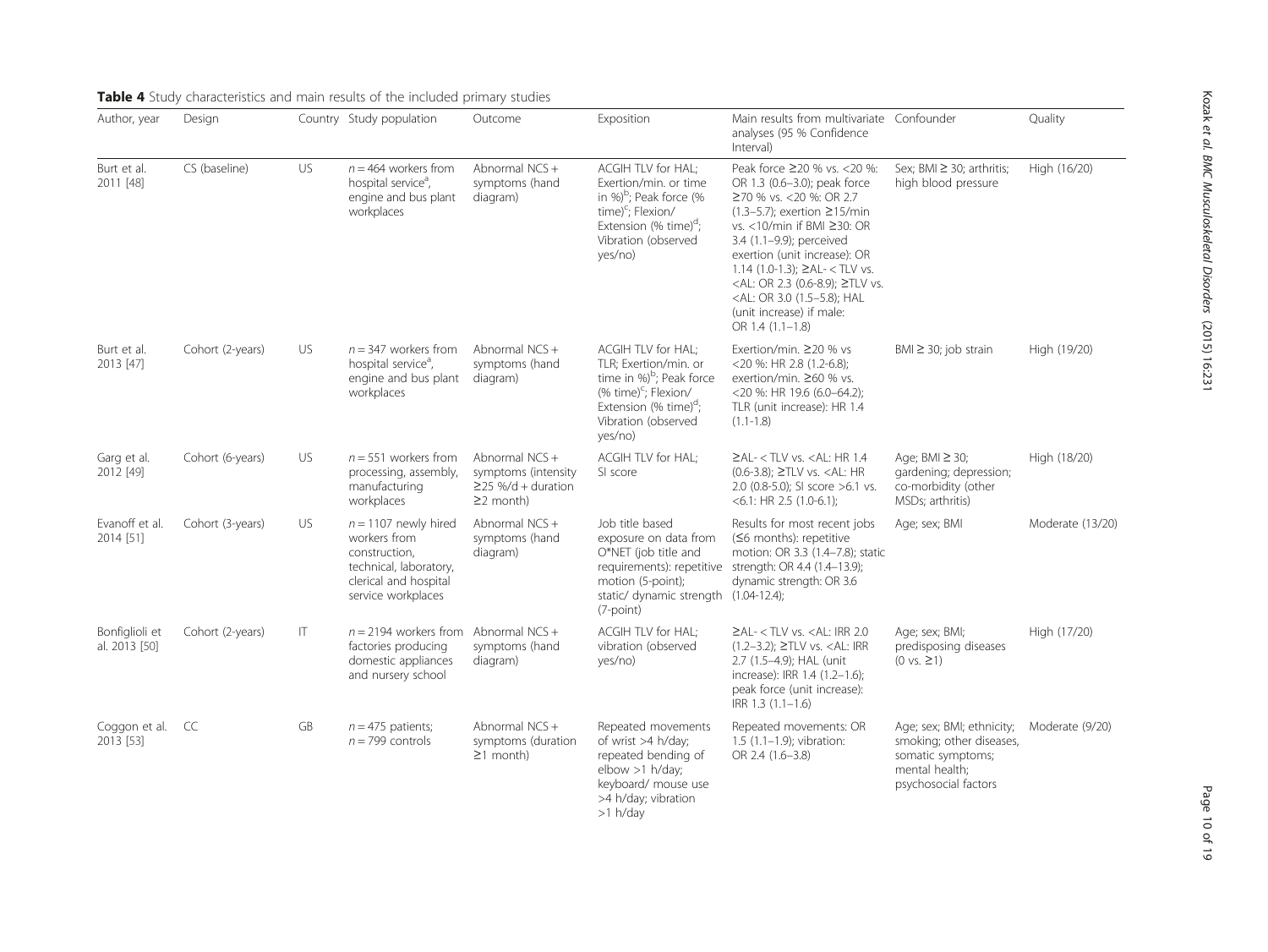Table 4 Study characteristics and main results of the included primary studies (Continued)

| $n = 87$ patients; $n = 74$ Abnormal NCS +<br>Goodson et al. CC<br>2014 [52]<br>controls<br>symptoms | Repetition; force;<br>repetition + force<br>combined; vibration;<br>total occupational<br>exposure | Repetition: OR 1.8 (1.5–2.2) | Age, BMI, job<br>satisfaction, vigorous<br>exercise; exercise strain;<br>physical activities | Moderate (12/20) |
|------------------------------------------------------------------------------------------------------|----------------------------------------------------------------------------------------------------|------------------------------|----------------------------------------------------------------------------------------------|------------------|
|------------------------------------------------------------------------------------------------------|----------------------------------------------------------------------------------------------------|------------------------------|----------------------------------------------------------------------------------------------|------------------|

Abbreviations: ACGIH American Conference of Governmental Industrial Hygienists, AL Action limit, BMI Body mass index, CC Case control, CS Cross-sectional, HAL Hand activity level, HR Hazard ratio, IRR Incidence rate ratio, MSD Musculoskeletal disorders, NCS Nerve conduction studies, O\*NET Occupational Information Network, OR Odds ratio, SI Strain index score (overall force rating, efforts/min., duration in exertion (%), typical hand/wrist postures; speed of work (h/day)), TLR Threshold limit ratio ((Force)/((−0.78)x(HAL) + 7.78)), TLV Threshold limit value.

aWorkers in hospital from central and sterile supply, laboratory, pharmacy, engineering, surgical, kitchen, laundry and administrative support

bExertion per minute were counted from videotape (<10; 10−15; ≥15); percent of time in (forceful) exertion (0–20; 20–60; >60 %)<br><sup>c</sup>Eorce match peak (by dynamometer) represents peak force of iph as percent in maximum volun

Force match peak (by dynamometer) represents peak force of job as percent in maximum voluntary contraction MVC/10 (<20 %; 20-70 %; ≥70 %)

Flexion/extension (percent of time spend in range of motion (ROM: 0–20 %; 21–40 %; >40 %)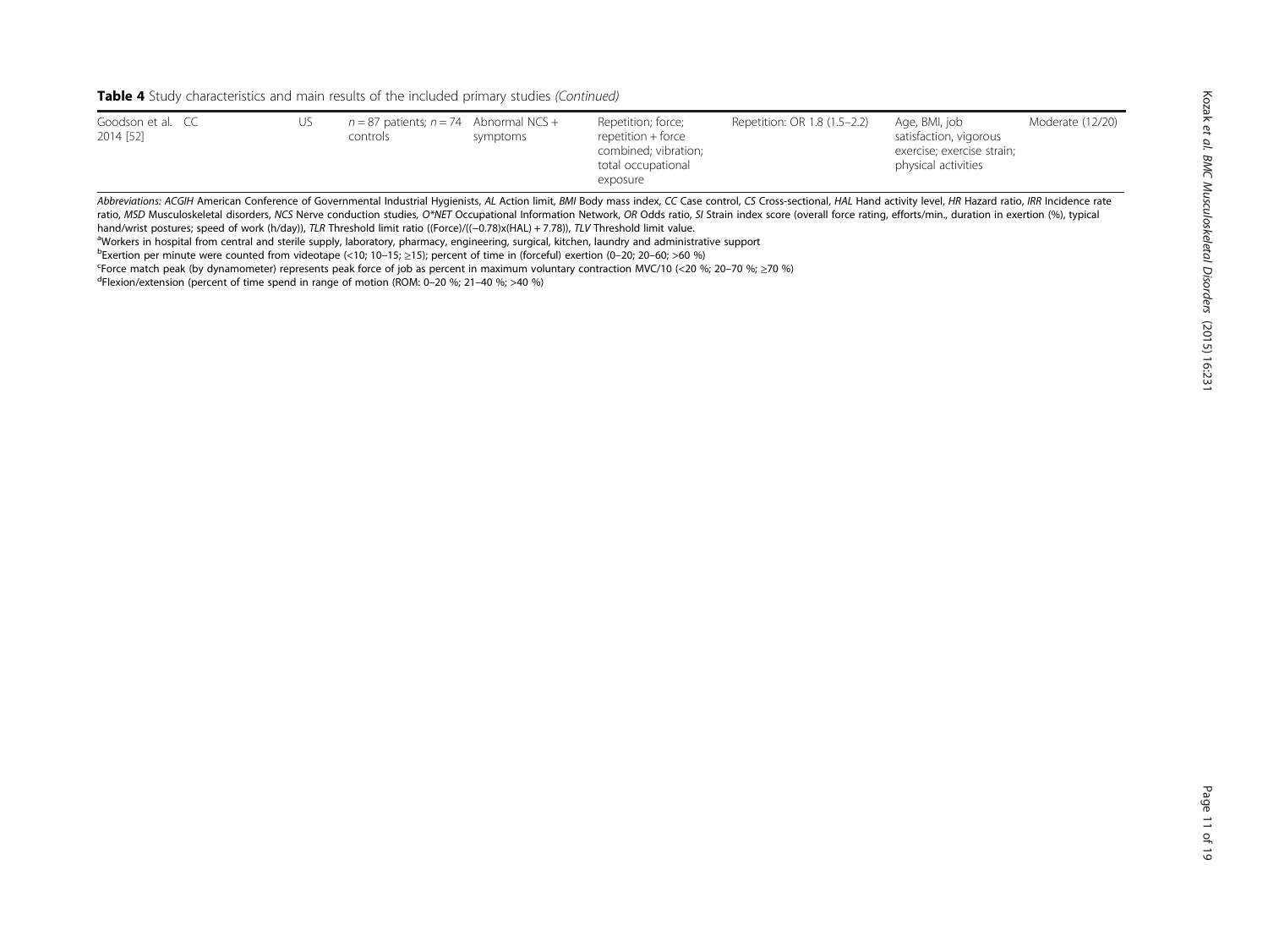<span id="page-11-0"></span>quality did not provide contradictory results. Four primary studies of high quality confirm the positive association. Thus, the quality of evidence for an association between force and CTS was upgraded to a high level.

#### Combined exposures (repetition and force)

Two meta-analyses and two SRs (grade B and C, respectively) examined the relationship between CTS and combined exposure patterns (Table [3\)](#page-6-0). Applying the criteria of the National Institute of Occupational Science and Health (NIOSH), Barcenilla et al. [[41\]](#page-17-0) found that the risk was doubled, although significant heterogeneity was demonstrated. Subgroup analysis of the studies with a conservative CTS case definition gave borderline significance for a positive association (OR 1.9, 95 % CI 0.99–3.5). In their analyses, Spahn et al. [[31\]](#page-17-0) included studies that recorded combined exposure with the ACGIH TLV for HAL score. The authors showed that exposures above TLV were associated with significant increases in the incidence and prevalence of CTS. Two other SRs showed that highly repetitive activities involving forceful exertion increased the risk for CTS in comparison to low exposure [[22, 35\]](#page-17-0).

Five current primary studies examined combined exposures (Table [4\)](#page-9-0); four of these had measured the ACGIH TLV for HAL score and were included in the metaanalysis (Figs. 3 and [4](#page-12-0)) [\[47](#page-17-0)–[50](#page-17-0)]. The analysis shows that the risk for CTS is increased at a moderate HAL for TLV (RR 1.5, 95 % CI 1.02–2.31). Values at or above TLV doubled the risk for CTS (RR 2.0, 95 % CI 1.46–2.82). As the studies are homogenous ( $I^2 = 0$ ), no other stratified analyses were performed.

Two SRs (grade B) of high quality with no conflicting results from other SRs support an association between combined exposures and CTS. Findings from four primary studies (meta-analysis) confirm this association. The quality of evidence for an association between combined exposures such as repetition and force was upgraded to a high level.

#### Vibration

Vibration as risk factor was studied in six SRs (two grade B, three grade C and one grade D). Two current metaanalyses demonstrate an association between exposure to hand-held vibratory tools and CTS. These results were based on studies with cross-sectional and case control designs [\[31, 41](#page-17-0)]. Van Rijn et al. [\[35\]](#page-17-0) identified three of five original studies (consistency: 60 %) which observed a significant association between vibration and CTS. Sulsky et al. [\[44](#page-17-0)] only included a single high-quality study that demonstrated this association. They concluded that the evidence was insufficient. Palmer et al. [\[22](#page-17-0)] included six studies in their descriptive analysis and concluded that exposure to hand-held vibratory tools increases the risk of CTS, particularly when tool use is prolonged (>10 years) and/or intensive (>6 h/day). Lozano-Calderón et al. [[46](#page-17-0)] considered that the exposure was a plausible, but debatable risk factor. The Bradford-Hill score was 6.3 of 21 points, which indicates a weak causal relationship.

Five current primary studies examined exposure to vibration, by asking or observing whether employees worked with vibratory tools; no measurements of frequency or intensity (e.g., acceleration) were collected (Table [4](#page-9-0)) [[47](#page-17-0), [48](#page-17-0), [50](#page-17-0)–[53](#page-18-0)]. Except for one case control study, vibration was not associated with CTS [[53\]](#page-18-0).

Two qualitatively good SRs (grade B) have established an association between vibration and CTS [\[35, 41](#page-17-0)]. However, in current high-quality primary studies, vibration was not an independent strong predictor of CTS. Thus, the quality of evidence for an association between vibration and CTS may be classified as moderate.

#### Wrist posture

Seven SRs have examined the effect of extreme wrist flexion and extension on CTS (Table [3](#page-6-0)). Barcenilla et al. [[41\]](#page-17-0) used the NIOSH criteria and found a positive association (OR 2.7, 95 % CI 1.3–5.5). However, there was significant evidence of heterogeneity, due to differences in CTS case definition and bias risk. In contrast, no association was demonstrated in studies with a conservative CTS case definition (OR 4.7, 95 % CI 0.4–53.3). In the meta-analysis conducted by You et al. [[43](#page-17-0)], exposure was defined as wrist deviation in extension or flexion from neutral wrist posture or duration of time in such postures. They found a two-fold risk of CTS among those who frequently work with non-neutral wrist postures during the workday. After consideration of selection and information bias in subgroup analyses, this

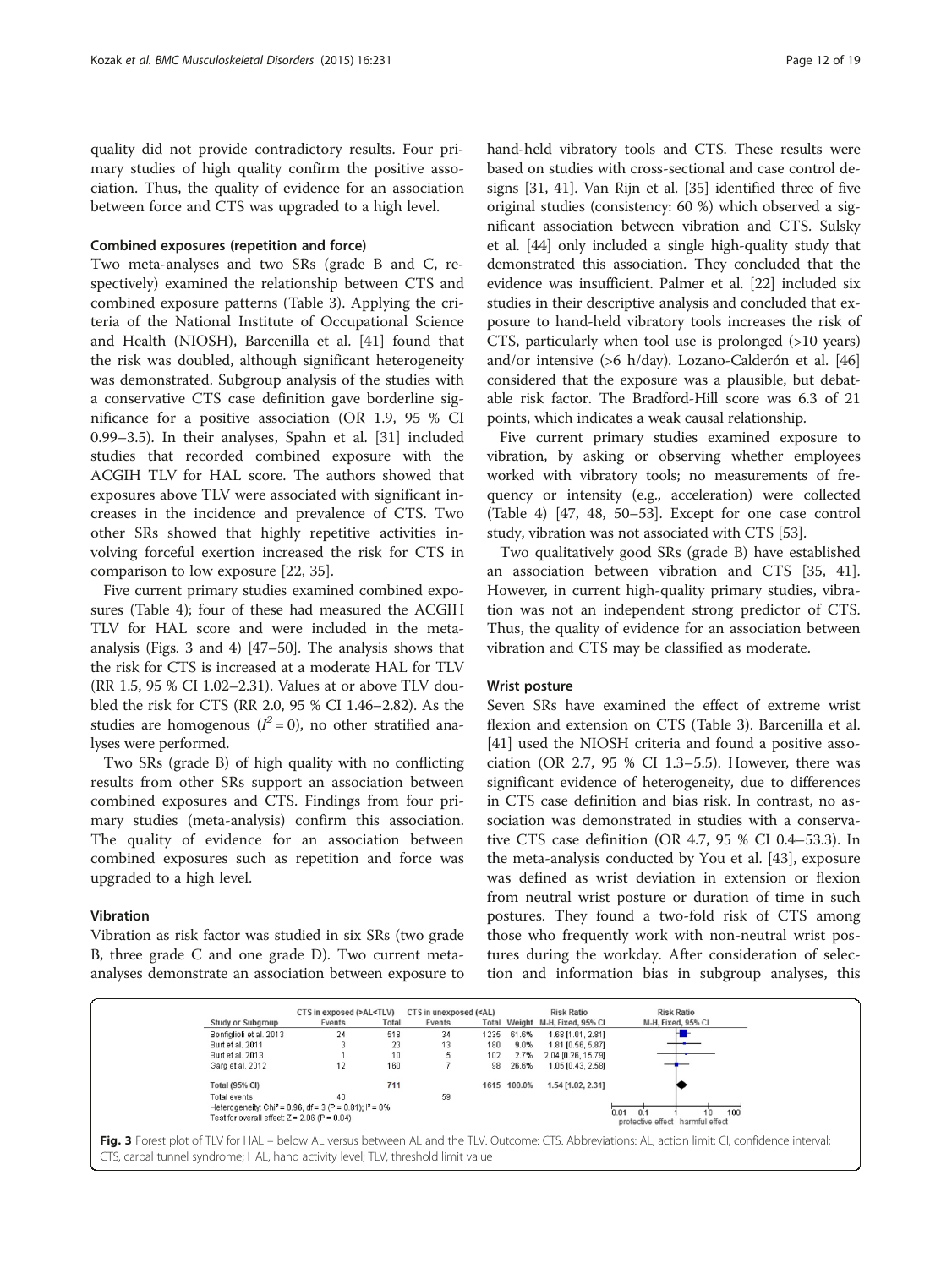<span id="page-12-0"></span>

effect was confirmed (e.g., only cross-sectional study designs or uniform exposure assessment). However, no subgroup analysis was performed of studies with a conservative CTS case definition. The absence of studies with small sample sizes may indicate publication bias. Another meta-analysis demonstrated an association between chronic flexion posture and CTS (OR 1.7, 95 % CI 1.0–2.6). Significant heterogeneity was present; however, no further subgroup analyses were conducted to resolve heterogeneity [\[31](#page-17-0)]. Other SRs found that intensive flexion and extension of the wrist for more than 2 h/day was associated with CTS, particularly in combination with repetition and forceful exertion. Some of the listed studies indicate that there may be a dose-response relationship for the number of hours in these hand positions [[22, 35](#page-17-0)]. In accordance with the Bradford-Hill score, the causality for repetitive hand flexion (5.4 of 21 points) and extension (3.6 of 21 points) was classified as low, with a relatively low consistency (about 40 %) [[46\]](#page-17-0).

Some inconsistent results between grade B and C reviews were observed for an association between exposure to non-neutral wrist postures and CTS. Current primary studies did not provide further evidence regarding this relationship. We therefore classified the quality of evidence for an association between non-neutral wrist postures and CTS as low.

#### Computer use

Two SRs (one grade B and one grade C) which exclusively examined the association between computer use and CTS conclude that there is no evidence for a positive association between computer use and CTS [\[42, 45\]](#page-17-0). The results of the meta-analysis demonstrate no association between computer use and CTS (OR 1.7, 95 % CI 0.8–3.6). Moreover, there is no statistically significant association if only the keyboard or mouse use is considered [\[42](#page-17-0)]. Other SRs that considered computer use and CTS also failed to find an association (Table [3\)](#page-6-0) [[22](#page-17-0), [31, 35, 44](#page-17-0)].

One meta-analysis of good quality (grade B) showed that the epidemiological evidence for a positive association between computer use and CTS is insufficient. Other SRs of lower quality support this finding. Current primary studies do not provide further evidence on this relationship. Thus, the quality of evidence regarding insufficient association between computer use and CTS was considered moderate.

#### **Discussion**

From the epidemiological perspective, this overview and update of the current primary literature confirm that CTS is associated with biomechanical risk factors. High quality of evidence could be established for an association between risk factors such as repetition, forceful exertion, combined exposures and CTS. SRs provide moderate quality of evidence for vibration and low quality of evidence for non-neutral wrist postures. Moderate quality of evidence has been established for an insufficient association between computer use and CTS. Moreover, it has been demonstrated that there is a doseresponse relationship between cumulative occupational exposure to force and repetition. A significant increase in risk of CTS was already observed for workers with exposures between AL and the TLV. A further increase in risk was observed for workers with exposures above the TLV.

#### Consistency of the results

The SRs on the biomechanical factors repetition, forceful exertion and vibration show high consistency and this is confirmed when different occupational groups, methods of measurement and CTS case definitions are considered.

The study results exhibit weak consistency with respect to non-neutral wrist postures and CTS. According to the review on work-relatedness of biomechanical factors, published by the National Institute of Occupational Science and Health (NIOSH) [[10\]](#page-17-0), there was insufficient epidemiological evidence that non-neutral wrist postures are an independent risk factor for CTS. However, a causal association has been established in combination with other biomechanical risk factors [[10\]](#page-17-0). Although three current meta-analyses found a two-fold increased risk of CTS, the results are questionable [[31](#page-17-0), [41](#page-17-0), [43](#page-17-0)]. When considering only studies with a conservative CTS case definition, no significant effect could be found [\[41](#page-17-0)]. In the meta-analysis by Spahn et al. [[31](#page-17-0)] an evident heterogeneity was found; however, no further sensitivity analyses were performed to resolve it. One possible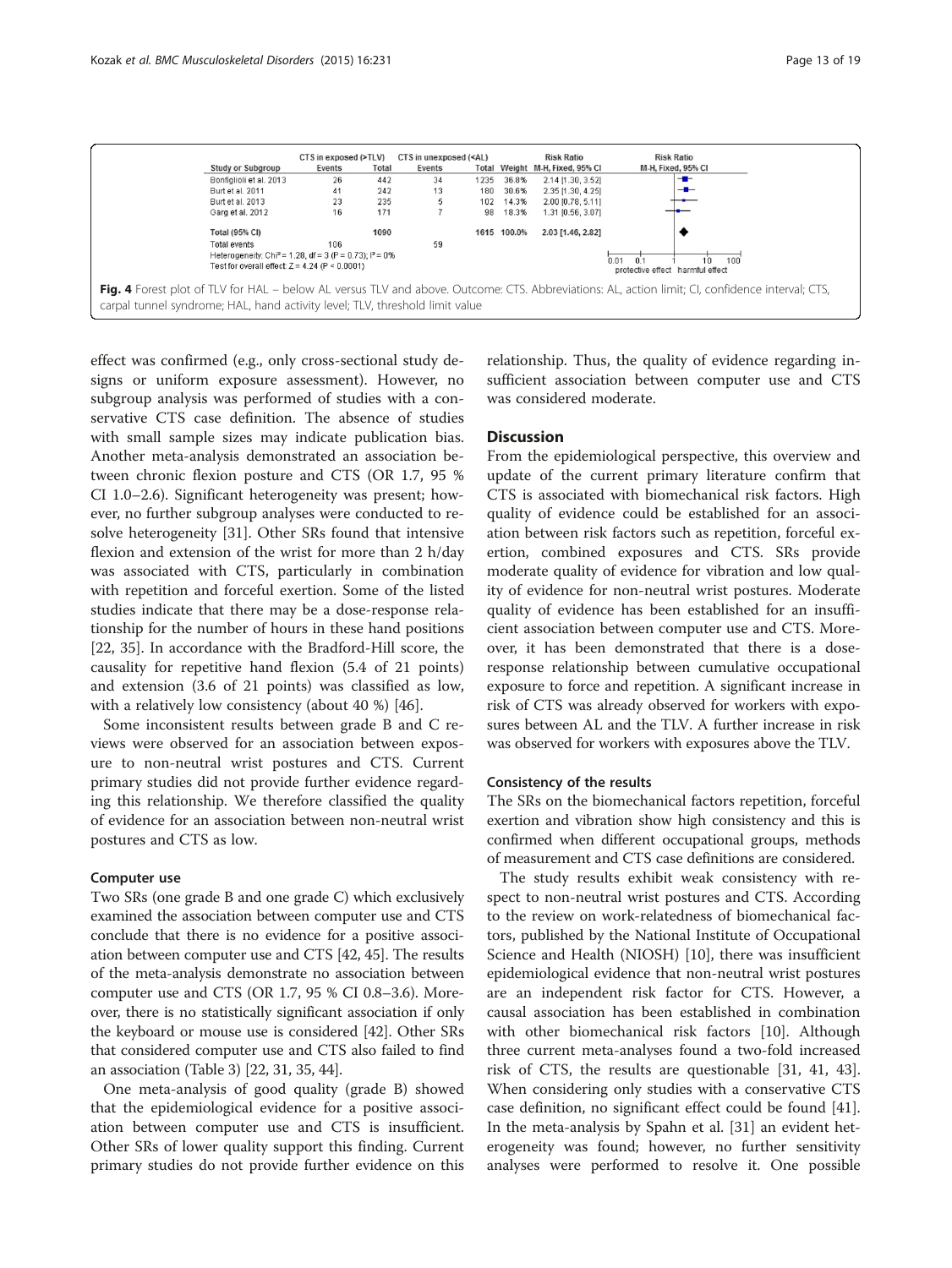explanation may be the relatively small number of primary studies that examine non-neutral wrist postures as an independent risk factor. Moreover, only a few studies (2 out of 8) employed objective methods of measurement, which could possibly lead to an overestimation of the effect (OR 1.4 versus 3.0) [[43](#page-17-0)]. To deduce reliable exposure levels for flexion and extension, epidemiological studies are required with valid and consistent results for duration and frequency. On the other hand, experimental and clinical studies have found an association between non-neutral wrist postures and CTS. Extreme chronic flexion postures and hyperextension can cause major increases in the carpal tunnel pressure, leading to compression of the N. medianus against the transverse carpal ligament. This can impair the function of the N. medianus – at least in the short term [\[55](#page-18-0)].

SRs which studied exposure to computer use came to inconsistent results. An overview of SRs on this association came to the conclusion that there is moderate to high quality of evidence indicating an increased risk of acute pain after intensive use of the mouse or keyboard. However, no evidence was found for the development of specific diseases or chronic pain of the upper extremity [[56\]](#page-18-0). As a complement to Andersen et al.'s [\[56\]](#page-18-0) overview, we incorporated three additional SRs in our overview, including results from two meta-analyses. These findings provided no further evidence that occupational computer use could lead to relevant increases of CTS [[31](#page-17-0), [42, 44\]](#page-17-0).

#### Strength of association

According to the German Social Security Code (SGB VII, § 9, Sentence 8.2), a disease is predominantly of occupational origin if the risk is increased at least two-fold as a consequence of occupational exposure. This corresponds to an aetiological contribution of at least 50 % in exposed workers. With the exception of computer use, risk was increased at least two-fold with all biomechanical factors. Two meta-analyses found that forceful exertion increased the risk by as much as four-fold [\[31, 50](#page-17-0)]. Current primary studies confirm that exposure to highly repetitive and forceful exertion resulted in at least a two-fold risk of CTS.

#### **Temporality**

A causal relationship is plausible when the exposure to the risk factor occurs prior to the onset of the disease. However, most SRs predominantly included studies with case control or cross-sectional designs, as these require relatively low cost and less time. Lozano-Calderón et al. [[46\]](#page-17-0) reported that more than 80 % of the examined studies did not describe the aspect of temporality, which implies that there was a lack of prospective studies. The two SRs of good quality only included three to four prospective studies [[35, 41\]](#page-17-0). Therefore, van Rijn et al. [[35](#page-17-0)] argued that the causality of the observed association had not been established beyond doubt. However, we included additional primary studies and found a positive temporal association between exposure and CTS [[47](#page-17-0), [49](#page-17-0)–[51](#page-17-0)].

As regards the duration of exposure, a pooled analysis of six prospective studies ( $n = 3515$ ; follow-up: 7 years) found that employees who had been working for less than 3.5 years in their current job exhibited a higher incidence rate than those who had had a comparable job for a longer period (HR 3.08, 95 % CI 1.6–6.1) [\[57](#page-18-0)]. Another prospective study found that occupations with high repetition and high forceful exertion were associated with increased incidence of CTS after a short occupational exposure of at least 6 months [\[51](#page-17-0)]. An exposure period of up to three years can be sufficient to develop occupational CTS. However, the current studies do not allow the conclusion that longer exposure is an argument against a causal association.

#### Dose–response relationship

On the basis of the SRs, it was not possible to reach a reliable conclusion about a dose-response relationship. By using the ACGIH limits, we demonstrated a statistically significant trend for TLV for HAL and CTS [\[47](#page-17-0)–[50](#page-17-0)]. A multiplicative effect is probable, as the risk is greater when two exposure factors are combined [[50](#page-17-0)]. Earlier studies also observed a steady increase in prevalence and incidence of CTS in connection with combined biomechanical loads [\[58](#page-18-0)–[60](#page-18-0)]. A current analysis with pooled original data from six prospective studies (mainly from the US) did find a significant increase in risk for exposures above the AL (HR 1.7, 95 % CI 1.2–2.5); however, there was no further increase in risk for those with exposures above the TLV (HR 1.5, 95 % CI 1.0–2.1) [[61](#page-18-0)]. In our meta-analysis we also included a large cohort study on CTS (OCTOPUS cohort) from Italy. Overall, this study attained greater weight than other studies in the analysis and showed a steady increase in risk (Figs. [3](#page-11-0) and [4](#page-12-0)) [\[50\]](#page-17-0). The authors conclude, that the current ACGIH limits are not adequate as they might not be sufficiently protective and should therefore be revised [[50](#page-17-0), [61\]](#page-18-0). The risk of CTS also increases significantly with an increased amount of time spent in forceful exertion. Burt et al. assume that "force may be the primary job exposure risk factor for CTS" and thus, "a reduction in the amount of time spent in forceful exertion and the intensity of the required force of job tasks may reduce the occurrence of CTS" [\[47\]](#page-17-0). It should be mentioned that in the meta-analysis on the ACGIH methods, studies based on observational and direct measurements of force were combined. In the study by Bonfiglioli et al. [[50](#page-17-0)], an experienced ergonomist evaluated the peak force by observing the subjects during their work shifts. The other studies assessed the peak force by using a dynamometer [\[47](#page-17-0)–[49](#page-17-0)]. The latter approach is objective, while the other approach depends on the judgement of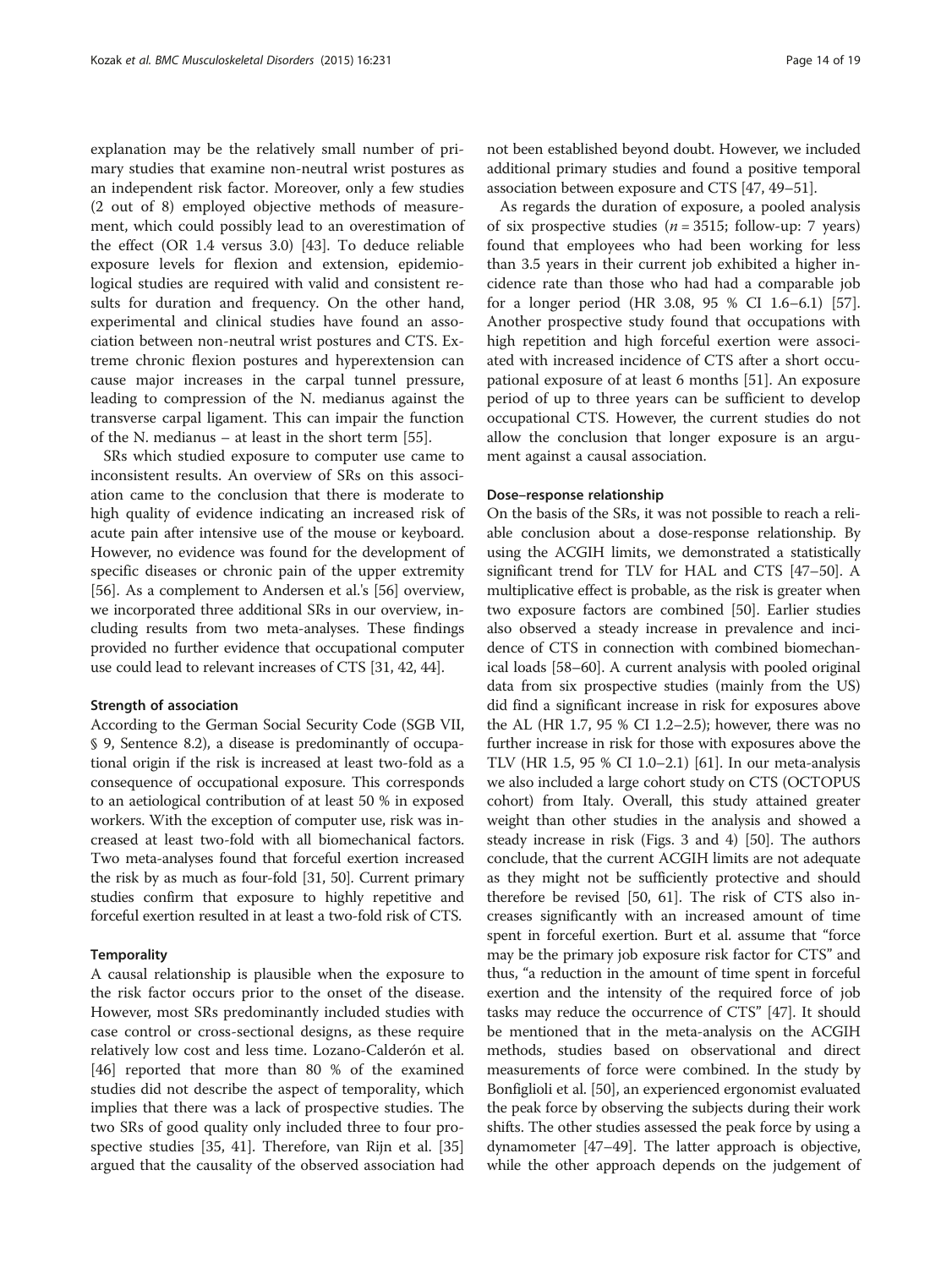the ergonomist. However, the observational method does not imply any inference with the job tasks and does not depend on the workers' behaviour.

#### Role of confounders

In general, CTS is caused by multiple risk factors. In the general population, CTS is mainly caused by individual risk factors, such as age, gender, obesity and anthropometrics of the hand or other diseases, such as arthritis or diabetes mellitus [\[62](#page-18-0)–[65\]](#page-18-0). In contrast to occupational factors, it is comparatively easy to assess individual factors objectively. Nevertheless, a detailed quantitative assessment of the exposure is a major challenge for epidemiological studies, as this must include the frequency, duration and intensity for each activity performed. According to the review based on the Bradford-Hill criteria for causality, the quality and strength of the evidence for a causal association between biological risk factors and CTS were significantly greater than for the occupational risk factors [\[46](#page-17-0)]. The authors concluded that, at least at that time, the scientific evidence for occupational risk factors was inadequate and that CTS was largely caused by structural, genetic or biological factors. However, current primary studies with rigorous methods allow the conclusion that occupational risk factors play an important role in the aetiology of CTS. The results of Burt et al. [\[47](#page-17-0), [48](#page-17-0)] prove that high long-term forceful exertion and repetition are significant independent risk factors for CTS. Obesity (BMI ≥30) is an important confounder. Persons with both individual risk factors such as obesity, as well as occupational risk factors such as high physical demands, have a markedly higher risk of CTS than those with only a single risk factor [[48\]](#page-17-0). It is assumed that the N. medianus is impaired by the fat tissue and/or the swelling in the carpal tunnel [[66\]](#page-18-0). Garg et al. [[49\]](#page-17-0) noted that the aetiology of CTS is complex and multifactorial. The combination of repetition and forceful exertion, as measured with the ACGIH TLV for HAL and the Strain Index, was associated with an increased risk of CTS. This was retained after adjustment for essential confounders, such as age, BMI, comorbidities (rheumatoid arthritis and other musculoskeletal diseases of the upper extremities), psychosocial factors and hobbies (gardening). Another prospective study with similar methods also found a significantly increased risk of CTS, after adjustment for known confounders [[50](#page-17-0)].

#### Limitations of the primary studies in the SRs

In general, there was considerable heterogeneity between the studies with respect to the assessment of the biomechanical risk factors and the outcome definition. Meta-regression analysis showed that the heterogeneity could be significantly explained by differences in the CTS case definitions, study designs, bias scores and

country of study [[41](#page-17-0)]. Differences in CTS diagnostic testing was often mentioned as a limitation in the SRs. Studies with less stringent criteria (e.g., only recording of symptoms) more often found an association, as well as higher values for prevalence and incidence, than did studies with a conservative case definition [\[46](#page-17-0)]. Possible consequences might be excessive diagnosis or misclassification of CTS in epidemiological studies [[35](#page-17-0), [41, 45](#page-17-0), [46](#page-17-0)]. This misclassification is probably differential, as exposed employees may more often suffer symptoms in their hands or fingers than non-exposed participants in the control groups. The combination of a positive nerve conduction test and symptoms or clinical signs gave the most precise results [\[67\]](#page-18-0). Barcenilla et al. [\[41](#page-17-0)] recommended that a conservative definition of CTS cases should be used in future epidemiological studies. Firstly, this is also used in clinical practice and, secondly, this can probably serve to eliminate a large degree of the studies' heterogeneity.

There has also been criticism that only a few primary studies used objective or direct measurement procedures to assess exposure [\[22, 35](#page-17-0), [41, 43](#page-17-0), [46\]](#page-17-0). For example, van Rijn et al. [[35](#page-17-0)] indicated that the majority of the included studies (66 %) used self-response to quantify the intensity, frequency or duration of exposures. Moreover, different definitions and exposure limits were applied.

The lack of adequate statistical power is another limitation and is evident in some studies as wide confidence intervals. Abbas et al. [[21](#page-17-0)] remarked that less rigorous studies tend to employ higher but less precise risk estimates. As the use of a conservative CTS case definition is accompanied by lower prevalence and incidence rates, this must be borne in mind when calculating sample sizes for intended prospective studies.

By including primary studies with a conservative CTS case definition, with objective or direct measurements of exposure and appropriate statistical power, heterogeneity could be avoided in the present meta-analysis and a significant association could be demonstrated between occupational biomechanical risk factors and CTS.

#### Validity of the included SRs and primary studies

Ultimately, the validity of an overview depends on the validity of the included SRs and primary studies, as well as the processes used for selection and evaluation. One important limitation is that the information we extracted from the SRs has already been filtered and processed by other authors. The reliability of this overview could be greatly influenced by any bias in the review process or by methodological weaknesses in the primary studies included. In an effort to minimise the risk of bias, we prepared this overview in accordance with the PEROSH criteria for SRs and the MOOSE checklist for primary studies. In addition, we excluded narrative reviews, editorials and commentaries a priori.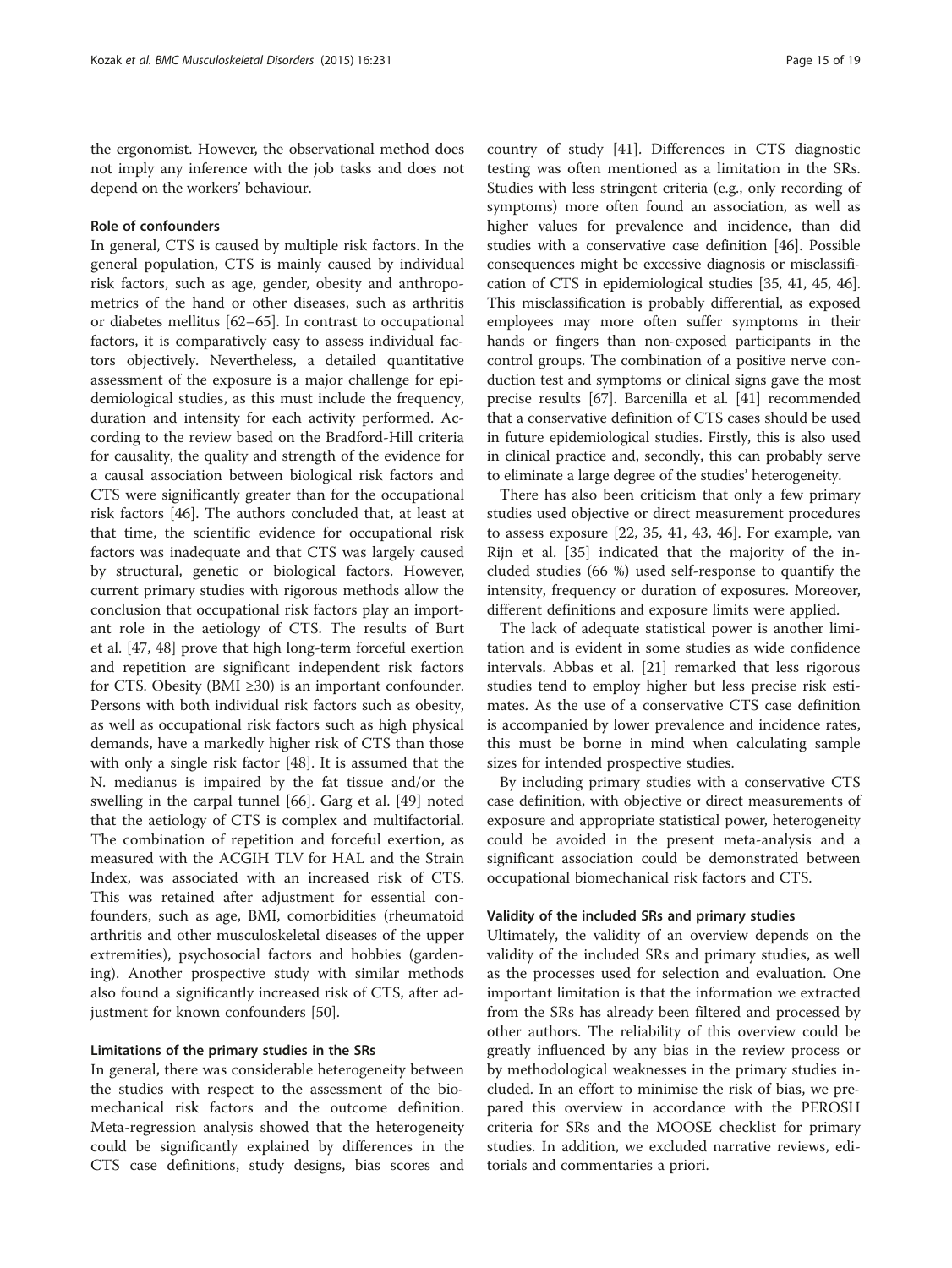The methodological validity of the SRs was determined with the AMSTAR-R instrument, which has been found to give a reliable assessment of SRs [[32\]](#page-17-0). Even though the study objectives and outcome were relatively homogenous, the included SRs were of heterogeneous quality. This could be due to differences in the selection and review process, as well as assessment strategy (e.g., study quality and evidence grading). We did not identify any SRs of very good quality (grade A). Only three SRs exhibited good quality (grade B). In general, SRs published within the last five years exhibited higher AMSTAR-R scores which indicates an improvement in the implementation of recommendations for reporting SRs. With one exception [[46\]](#page-17-0), the agreement between the reviewers was good to very good (kappa: >0.5). However, items with ambiguous possibilities of interpretation showed a low level of agreement (e.g., Q7: "Was the scientific quality of the included studies assessed and documented?" Q8: "Was the scientific quality used appropriately in formulation conclusions?"). Depending on the research question, SRs of observational studies often used different standards for quality assessment. Although the search strategies or the presentation of the results in the included SRs were relatively consistent, there were considerable differences in the evaluation and interpretation of study quality. There are several checklists and indices for epidemiological studies, particularly observational studies. However, they may differ considerably and do not always fit the planned research question. For this reason, authors sometimes have recourse to a variety of instruments, some of which have not been validated.

In our investigation, the criteria for evaluating the validity of current primary studies were based on publications about similar research questions [\[35, 36](#page-17-0)]. This instrument has not been validated, but it covered all essential requirements and was therefore suitable for our purposes. The agreement between the two reviewers was very high: there were no differences in four studies and differences of one to two points in three studies (see Additional file [4\)](#page-16-0). It must be stressed that current primary studies have considered the frequently cited limitations in planning study design. Standardised and objective procedures for testing and measurement are now more frequently used. Statistical power has increased by using larger groups and the period of observation has increased, so that it is now possible to draw conclusions about the temporal link between occupational exposure and outcome.

#### Quality of evidence

Establishing the quality of evidence for the risk factors employed a qualitative rather than a formal approach and considered the study validity and consistency of the results from SRs and current primary studies. As shown in a descriptive literature analysis of the methodological

implementation of overviews, many authors used the GRADE approach to evaluate the quality of evidence [[68\]](#page-18-0). However, according to Pieper et al. [\[37](#page-17-0)], this approach should not be directly transferred to overviews, as some criteria are only suitable for the evaluation of evidence on the basis of primary studies. Overlapping between the study pools is another limitation. In our overview, the overlap rate had the high CCA value of 13.3, i.e., the same references were given in two or more SRs. This led to evidence being counted twice and can considerably restrict its validity. There are currently no formal standardised criteria for this form of summarising evidence. We therefore used a qualitative approach and orientated our study largely towards overviews on musculoskeletal symptoms and diseases, which are also based on epidemiological studies [\[38](#page-17-0), [39](#page-17-0), [56\]](#page-18-0). The postulated core criteria were the validity of the SRs and the consistency of the results. For example, Lakke et al. [[39](#page-17-0)] also considered the validity and consistency of the included cohort studies. Andersen et al. [\[56\]](#page-18-0) estimated the probability that the observed association is causal. None of these studies carried out an update of current primary literature, so that they were solely dependent on the results of the SRs. Pieper et al. [[69](#page-18-0)] pointed out that the up-to-datedness of the included SRs may be a limitation since new studies may appear during the period between the last literature search and the date of publication. Authors should therefore examine whether including more recent studies may change the conclusion of the review. For this reason, we also included the results of current primary studies in our assessment of the quality of evidence. If there were positive consistent results for biomechanical factors from studies of very high validity, then the quality of the evidence was upgraded. The classification of the degree of evidence into high, moderate, low and poor is not a standardised procedure. This should be borne in mind in the interpretation of the results.

#### Search and selection process

As we used a validated sensitive search string for aetiological studies, we assume that we had a high detection rate for relevant SRs and primary studies [[30](#page-17-0)]. The inclusion of six languages led to the identification of a meta-analysis in German [[31](#page-17-0)]. A hand search of references and position papers led to the identification of a report from the Occupational Insurance Association for Safety at Work [[44](#page-17-0)]. The search in the Cochrane database gave no relevant hits. The literature search was limited to a specific time frame, thereby making it impossible to exclude publication bias. Furthermore, due to a small number of studies in the meta-analysis, a statistical test or visual assessment of publication bias was not performed.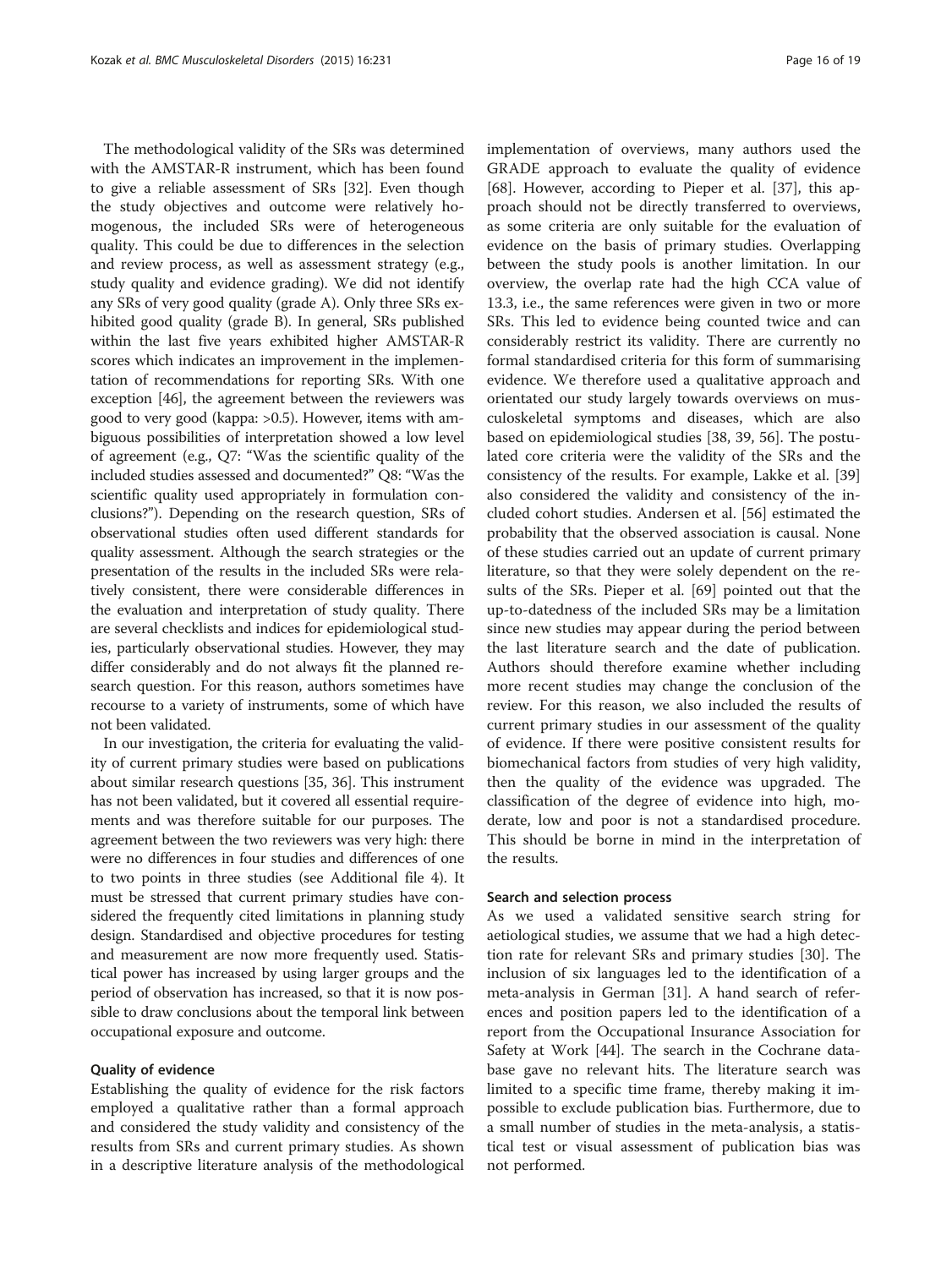<span id="page-16-0"></span>In order to ensure comparability, the search for primary studies employed the same sensitive search string, with the exception of the partial string for SRs and meta-analyses. One essential inclusion criterion for primary studies was the use of a conservative CTS case definition; this was the most frequent reason for exclusion.

The results were grouped by the exposure factor and this was found to be expedient, as most of the SRs employed this scheme. We also included computer use as an additional exposure factor, as this was considered to be a risk factor in several SRs.

#### Conclusions

Our study of the available epidemiological results leads us to the conclusion that there is high evidence for an increased risk of CTS in activities requiring a high degree of repetition and forceful exertion. The evidence for vibration is moderate. In current primary studies, exposure to vibration is not a strong independent predictor for CTS. We classified the evidence for an association between non-neutral wrist postures and CTS as low, as the results were inconsistent. It may nevertheless be assumed that, in practice, flexion and extension of the wrist mostly occur in combination with other biomechanical factors. There is no further evidence that CTS is caused by working with a computer keyboard or mouse.

With the exception of computer use, the risk was increased at least two-fold and this indicates that occupational mechanical factors are important independent risk factors for CTS. Short periods of exposure are sufficient for occupational CTS to develop. However, SRs and current primary studies do not permit the conclusion that longer exposure times will lead to a reduction in risk of CTS. A dose-effect relationship between combined exposure and CTS has been demonstrated and even moderate exposures (between AL and TLV for HAL) favour the development of CTS.

To avoid heterogeneity, future aetiological studies on CTS in the occupational setting should employ direct objective measurements of individual activities, with a conservative definition of CTS.

When evaluating the association with occupational biomechanical factors, experts are advised to consider competitive factors such as BMI, age, gender or comorbidities, as they might interact with occupational exposures to some extent. Giersiepen and Spallek [\[70](#page-18-0)] point out that a clear delineation from a defined occupational disease is often difficult to determine when several conditions in the same body region are present. However, our synthesis of the latest available evidence suggests that CTS should be considered as an occupational disease after certain biomechanical exposures at the workplace.

### Additional files

[Additional file 1:](http://www.biomedcentral.com/content/supplementary/s12891-015-0685-0-s1.pdf) A proposed reporting checklist for authors, editors and reviewers of meta-analyses of observational studies in epidemiology (MOOSE). (PDF 24 kb)

[Additional file 2:](http://www.biomedcentral.com/content/supplementary/s12891-015-0685-0-s2.pdf) Search terms and strategy used for MEDLINE, EMBASE, CINAHL Databases. (PDF 23 kb)

[Additional file 3:](http://www.biomedcentral.com/content/supplementary/s12891-015-0685-0-s3.pdf) Data extraction lists applied separately for systematic reviews and primary studies. (PDF 18 kb)

[Additional file 4:](http://www.biomedcentral.com/content/supplementary/s12891-015-0685-0-s4.pdf) Quality assessment criteria applied to primary studies and the quality appraisal Table S1. Quality assessment criteria applied to primary studies; Table S2. Quality appraisal of the primary studies. (PDF 29 kb)

[Additional file 5:](http://www.biomedcentral.com/content/supplementary/s12891-015-0685-0-s5.pdf) Appraisal of systematic reviews using AMSTAR-R tool. (PDF 33 kb)

#### Competing interests

The authors declare that they have no competing interests.

#### Authors' contributions

AK participated in the conception of the study, the literature search, data extraction, analysis and interpretation, and was in charge of writing the manuscript. GS participated in developing the study's concept, interpreting data and writing the manuscript. TW participated in the literature search, data extraction and data interpretation. CW participated in the literature search, data extraction and data interpretation. UE participated in the interpretation of the data and contributed to writing the manuscript. AN participated in developing the study's concept, interpreting data and writing the manuscript. All authors read and approved the final manuscript.

#### Acknowledgements

We thank our colleagues Anja Schablon, Claudia Peters, Dana Wendeler and Peter Koch who provided supplementary information for our overview and meta-analysis. No special funds were received for this study. However, the Institute for Health Services Research in Dermatology and Nursing of the University Medical Centre Hamburg-Eppendorf (UKE) receives an unrestricted fund from the Institute for Statutory Accident Insurance and Prevention in the Health and Welfare Services (BGW) on an annual basis, in order to maintain the research group at the UKE. The funds are provided by a non-profit organisation that is part of the social security system in Germany. The funder had no influence in study design, data collection and analysis, decision to publish, or preparation of the manuscript.

#### Author details

<sup>1</sup>Institute for Health Services Research in Dermatology and Nursing (CVcare), University Medical Center Hamburg-Eppendorf, Hamburg, Germany. <sup>2</sup>Institution for Statutory Accident Insurance and Prevention in the Health and Welfare Services, Hamburg, Germany. <sup>3</sup>Institute and Policlinic for Occupational and Social Medicine (IPAS), Technical University Dresden, Dresden, Germany.

#### Received: 6 March 2015 Accepted: 14 August 2015 Published online: 01 September 2015

#### References

- Hagberg M, Morgenstern H, Kelsh M. Impact of occupations and job tasks on the prevalence of carpal tunnel syndrome. Scand J Work Environ Health. 1992;18:337–45.
- 2. Hegmann KT, Thiese MS, Wood EM, Garg A, Kapellusch JM, Foster J, et al. Impacts of differences in epidemiological case definitions on prevalence for upper-extremity musculoskeletal disorders. Hum Factors. 2014;56:191–202.
- 3. Atroshi I, Gummesson C, Johnsson R, Ornstein E, Ranstam J, Rosen I. Prevalence of carpal tunnel syndrome in a general population. JAMA. 1999;282:153–8.
- 4. de Krom MC, Knipschild PG, Kester AD, Thijs CT, Boekkooi PF, Spaans F. Carpal tunnel syndrome: prevalence in the general population. J Clin Epidemiol. 1992;45:373–6.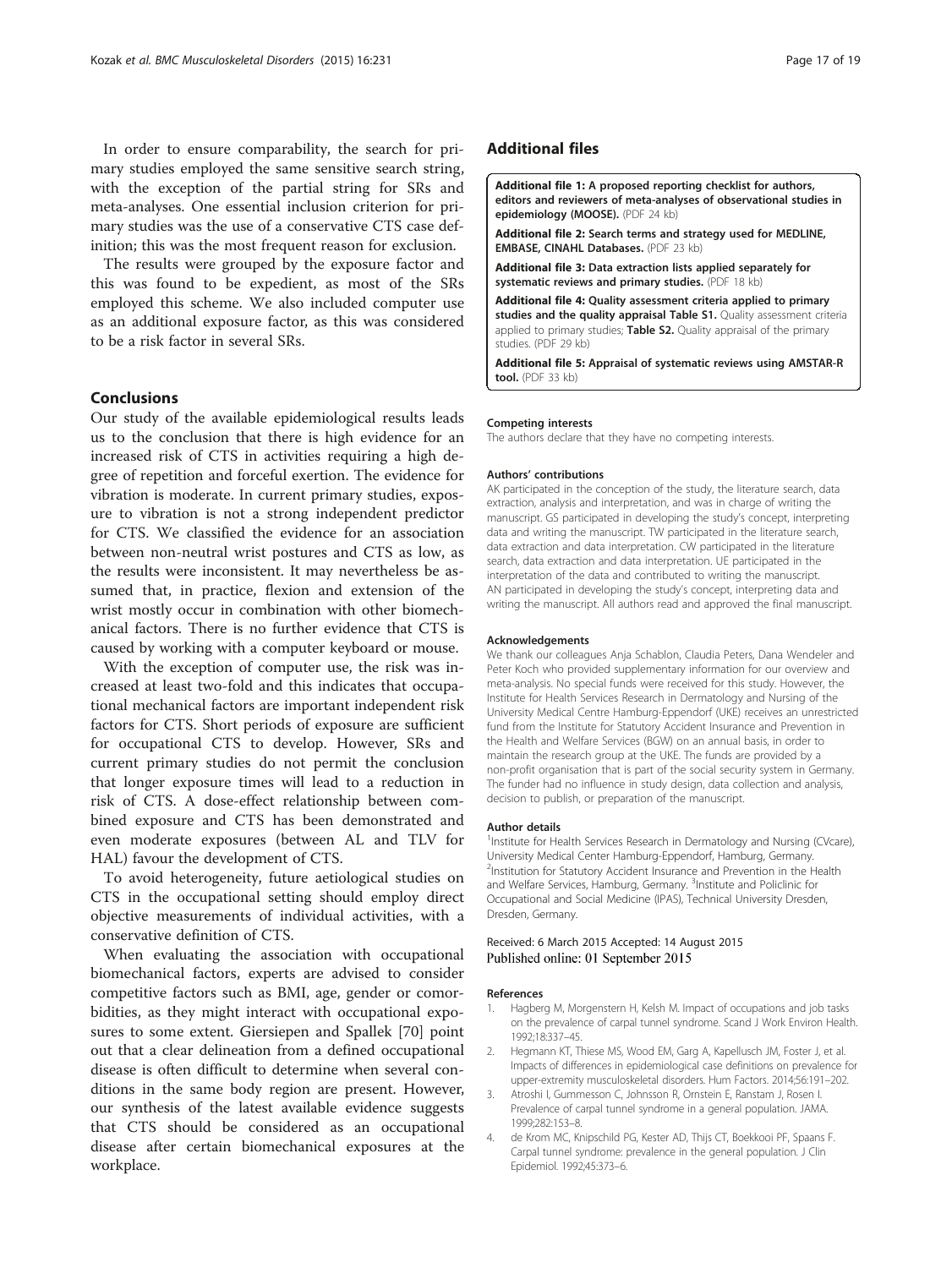- <span id="page-17-0"></span>5. Tanaka S, Wild DK, Seligman PJ, Behrens V, Cameron L, Putz-Anderson V. The US prevalence of self-reported carpal tunnel syndrome: 1988 National Health Interview Survey data. Am J Public Health. 1994;84:1846–8.
- 6. Salaffi F, De Angelis R, Grassi W. Prevalence of musculoskeletal conditions in an Italian population sample: results of a regional community-based study. I. The MAPPING study. Clin Exp Rheumatol. 2005;23:819–28.
- 7. Atroshi I, Englund M, Turkiewicz A, Tagil M, Petersson IF. Incidence of physician-diagnosed carpal tunnel syndrome in the general population. Arch Intern Med. 2011;171:943–4.
- 8. Mondelli M, Giannini F, Giacchi M. Carpal tunnel syndrome incidence in a general population. Neurology. 2002;58:289–94.
- 9. Aroori S, Spence RA. Carpal tunnel syndrome. Ulster Med J. 2008;77:6–17.
- 10. Bernard BP. Musculoskeletal disorders and workplace factors a critical review of epidemiologic evidence for work-related musculoskeletal disorders of the neck, upper extremity, and low back. National Institute of Occupational Safety and Health (NIOSH). 1997. [http://www.cdc.gov/niosh/](http://www.cdc.gov/niosh/docs/97-141/pdfs/97-141.pdf) [docs/97-141/pdfs/97-141.pdf.](http://www.cdc.gov/niosh/docs/97-141/pdfs/97-141.pdf) Accessed 05 Jun 2014.
- 11. Palmer KT. Carpal tunnel syndrome: the role of occupational factors. Best Pract Res Clin Rheumatol. 2011;25:15–29.
- 12. Atcheson SG. Carpal tunnel syndrome: is it work-related? Hosp Pract (1995). 1999;34:49–56.
- 13. Falkiner S, Myers S. When exactly can carpal tunnel syndrome be considered work-related? ANZ J Surg. 2002;72:204–9.
- 14. Grabiner MD, Gregor RJ. Revisiting the work-relatedness of carpal tunnel syndrome. Exerc Sport Sci Rev. 2003;31:123–6.
- Dias JJ, Burke FD, Wildin CJ, Heras-Palou C, Bradley MJ. Carpal tunnel syndrome and work. J Hand Surg (Br). 2004;29:329–33.
- 16. Stapleton MJ. Occupation and carpal tunnel syndrome. ANZ J Surg. 2006;76:494–6.
- 17. Thurston A. Aetiology of the so-called 'idiopathic' carpal tunnel syndrome. Curr Orthop. 2000;14:448–56.
- 18. Nathan PA, Keniston RC, Myers LD, Meadows KD. Longitudinal study of median nerve sensory conduction in industry: relationship to age, gender, hand dominance, occupational hand use, and clinical diagnosis. J Hand Surg [Am]. 1992;17:850–7.
- 19. Nathan PA, Istvan JA, Meadows KD. A longitudinal study of predictors of research-defined carpal tunnel syndrome in industrial workers: findings at 17 years. J Hand Surg (Br). 2005;30:593–8.
- 20. Nathan PA, Keniston RC. Carpal tunnel syndrome and its relation to general physical condition. Hand Clin. 1993;9:253–61.
- 21. Abbas MA, Afifi AA, Zhang ZW, Kraus JF. Meta-analysis of published studies of work-related carpal tunnel syndrome. Int J Occup Environ Health. 1998;4:160–7.
- 22. Palmer KT, Harris EC, Coggon D. Carpal tunnel syndrome and its relation to occupation: a systematic literature review. Occup Med (Lond). 2007;57:57–66.
- 23. Becker LA, Oxman AD. Overviews of Reviews, Cochrane Handbook for Systematic Reviews of Interventions. UK: John Wiley & Sons, Ltd; 2008. p. 607–31.
- 24. Cooper H, Koenka AC. The overview of reviews: unique challenges and opportunities when research syntheses are the principal elements of new integrative scholarship. Am Psychol. 2012;67:446–62.
- 25. Pieper D, Buechter R, Jerinic P, Eikermann M. Overviews of reviews often have limited rigor: a systematic review. J Clin Epidemiol. 2012;65:1267–73.
- 26. Pieper D, Antoine SL, Mathes T, Neugebauer EA, Eikermann M. Systematic review finds overlapping reviews were not mentioned in every other overview. J Clin Epidemiol. 2014;67:368–75.
- 27. Whitlock EP, Lin JS, Chou R, Shekelle P, Robinson KA. Using existing systematic reviews in complex systematic reviews. Ann Intern Med. 2008;148:776–82.
- 28. OSH Evidence Methods. In: Clearinghouse of Systematic Reviews. Partnership for European Research in Occupational Safety and Health (PEROSH). 2012. [http://www.perosh.eu/research-projects/perosh-projects/occupational](http://www.perosh.eu/research-projects/perosh-projects/occupational-safety-and-health-evidence-clearinghouse/)[safety-and-health-evidence-clearinghouse/.](http://www.perosh.eu/research-projects/perosh-projects/occupational-safety-and-health-evidence-clearinghouse/) Accessed 19 Apr 2014.
- 29. Stroup DF, Berlin JA, Morton SC, Olkin I, Williamson GD, Rennie D, et al. Meta-analysis of observational studies in epidemiology: a proposal for reporting. Meta-analysis Of Observational Studies in Epidemiology (MOOSE) group. JAMA. 2000;283:2008–12.
- 30. Mattioli S, Zanardi F, Baldasseroni A, Schaafsma F, Cooke RM, Mancini G, et al. Search strings for the study of putative occupational determinants of disease. Occup Environ Med. 2010;67:436–43.
- 31. Spahn G, Wollny J, Hartmann B, Schiele R, Hofmann GO. [Metaanalysis for the evaluation of risk factors for carpal tunnel syndrome (CTS) Part II. Occupational risk factors]. Z Orthop Unfall. 2012;150:516–24.
- 32. Kung J, Chiappelli F, Cajulis OO, Avezova R, Kossan G, Chew L, et al. From systematic reviews to clinical recommendations for evidence-based health care: validation of revised assessment of multiple systematic reviews (R-AMSTAR) for grading of clinical relevance. Open Dent J. 2010;4:84–91.
- 33. O'Donnell A, Anderson P, Newbury-Birch D, Schulte B, Schmidt C, Reimer J, et al. The impact of brief alcohol interventions in primary healthcare: a systematic review of reviews. Alcohol Alcohol. 2014;49:66–78.
- Fleiss JL. Statistical methods for rates and proportions. 2nd ed. New York: Wiley; 1981.
- 35. van Rijn RM, Huisstede BM, Koes BW, Burdorf A. Associations between work-related factors and the carpal tunnel syndrome–a systematic review. Scand J Work Environ Health. 2009;35:19–36.
- 36. Ariens GA, van Mechelen W, Bongers PM, Bouter LM, van der Wal G. Psychosocial risk factors for neck pain: a systematic review. Am J Ind Med. 2001;39:180–93.
- 37. Pieper D, Antoine SL, Neugebauer EA, Eikermann M. Up-to-dateness of reviews is often neglected in overviews: a systematic review. J Clin Epidemiol. 2014;67:1302–8.
- 38. Walton DM, Carroll LJ, Kasch H, Sterling M, Verhagen AP, Macdermid JC, et al. An overview of systematic reviews on prognostic factors in neck pain: results from the international collaboration on neck pain (ICON) project. Open Orthop J. 2013;7:494–505.
- 39. Lakke SE, Soer R, Takken T, Reneman MF. Risk and prognostic factors for non-specific musculoskeletal pain: a synthesis of evidence from systematic reviews classified into ICF dimensions. Pain. 2009;147:153–64.
- 40. Deeks JJ, Higgins JPT, Altman DG. Analysing data and undertaking meta-analyses, Cochrane handbook for systematic reviews of interventions. UK: John Wiley & Sons, Ltd; 2008. p. 243–96.
- 41. Barcenilla A, March LM, Chen JS, Sambrook PN. Carpal tunnel syndrome and its relationship to occupation: a meta-analysis. Rheumatology (Oxford). 2012;51:250–61.
- 42. Mediouni Z, de Roquemaurel A, Dumontier C, Becour B, Garrabe H, Roquelaure Y, et al. Is carpal tunnel syndrome related to computer exposure at work? A review and meta-analysis. J Occup Environ Med. 2014;56:204–8.
- 43. You D, Smith AH, Rempel D. Meta-analysis: association between wrist posture and carpal tunnel syndrome among workers. Saf Health Work. 2014;5:27–31.
- 44. Sulsky SI, Mastroberti MA, Schmidt MD: Quality based critical review of the epidemiological literature on carpal tunnel syndrome and occupation. Hauptverband der gewerblichen Berufsgenossenschaften (HVBG) and Berufsgenossenschaftliches Institut für Arbeitsschutz (BGIA). 2005. [http://www.dguv.de/ifa/Publikationen/Reports-Download/BGIA-Reports-](http://www.dguv.de/ifa/Publikationen/Reports-Download/BGIA-Reports-2005-bis-2006/BGIA-Report-2-2005/index-2.jsp)[2005-bis-2006/BGIA-Report-2-2005/index-2.jsp.](http://www.dguv.de/ifa/Publikationen/Reports-Download/BGIA-Reports-2005-bis-2006/BGIA-Report-2-2005/index-2.jsp) Accessed 13 Jun 2014.
- 45. Thomsen JF, Gerr F, Atroshi I. Carpal tunnel syndrome and the use of computer mouse and keyboard: a systematic review. BMC Musculoskelet Disord. 2008;9:134.
- 46. Lozano-Calderon S, Anthony S, Ring D. The quality and strength of evidence for etiology: example of carpal tunnel syndrome. J Hand Surg [Am]. 2008;33:525–38.
- 47. Burt S, Deddens JA, Crombie K, Jin Y, Wurzelbacher S, Ramsey J. A prospective study of carpal tunnel syndrome: workplace and individual risk factors. Occup Environ Med. 2013;70:568–74.
- 48. Burt S, Crombie K, Jin Y, Wurzelbacher S, Ramsey J, Deddens J. Workplace and individual risk factors for carpal tunnel syndrome. Occup Environ Med. 2011;68:928–33.
- 49. Garg A, Kapellusch J, Hegmann K, Wertsch J, Merryweather A, Deckow-Schaefer G, et al. The Strain Index (SI) and Threshold Limit Value (TLV) for Hand Activity Level (HAL): risk of carpal tunnel syndrome (CTS) in a prospective cohort. Ergonomics. 2012;55:396–414.
- 50. Bonfiglioli R, Mattioli S, Armstrong TJ, Graziosi F, Marinelli F, Farioli A, et al. Validation of the ACGIH TLV for hand activity level in the OCTOPUS cohort: a two-year longitudinal study of carpal tunnel syndrome. Scand J Work Environ Health. 2013;39:155–63.
- 51. Evanoff B, Zeringue A, Franzblau A, Dale AM. Using job-title-based physical exposures from O\*NET in an epidemiological study of carpal tunnel syndrome. Hum Factors. 2014;56:166–77.
- 52. Goodson JT, DeBerard MS, Wheeler AJ, Colledge AL. Occupational and biopsychosocial risk factors for carpal tunnel syndrome. J Occup Environ Med. 2014;56:965–72.